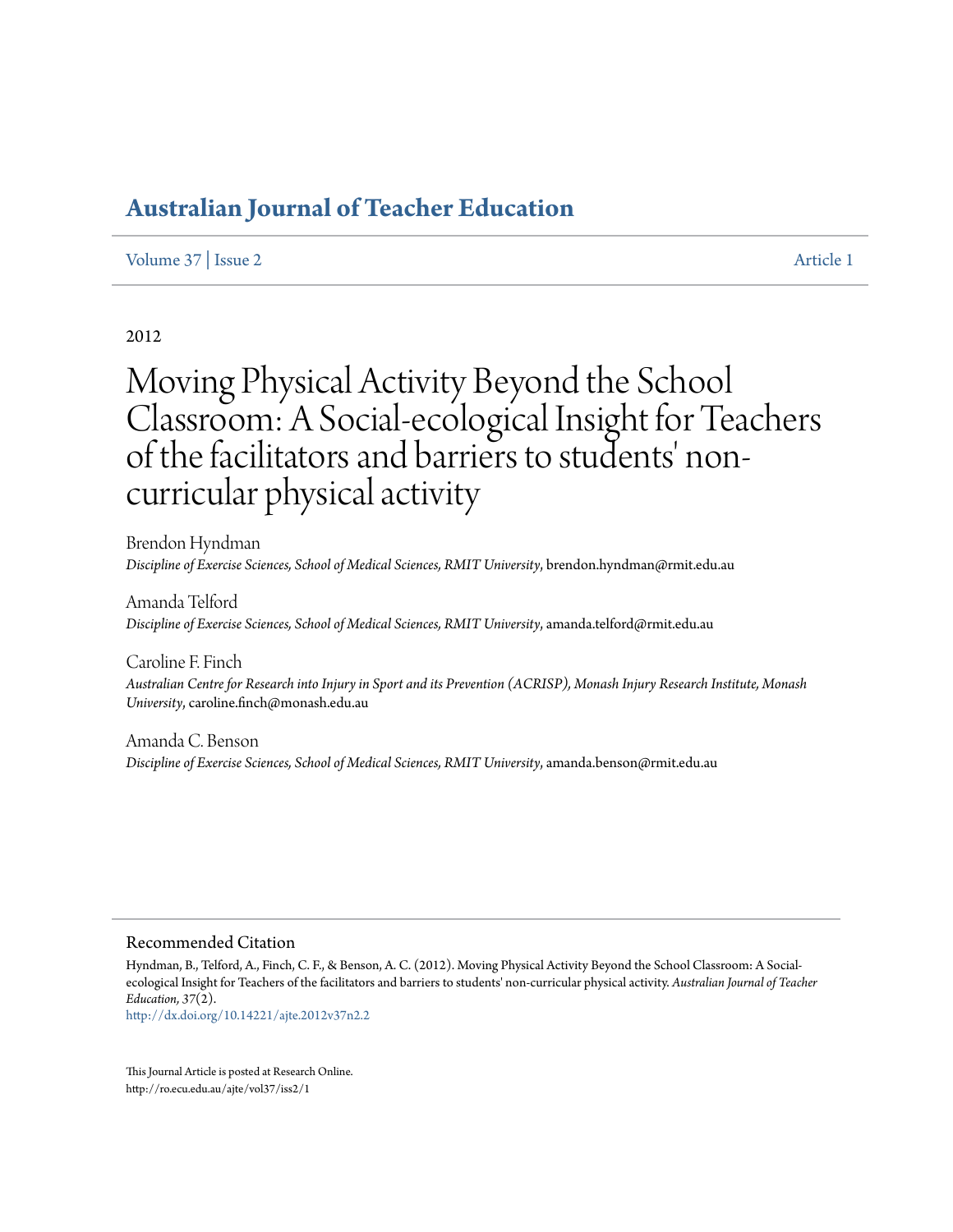## **Moving Physical Activity Beyond the School Classroom: A Social-Ecological Insight for Teachers of The Facilitators and Barriers to Students' Non-Curricular Physical Activity**

Brendon Hyndman Amanda Telford RMIT University Caroline F. Finch Monash University Amanda C. Benson RMIT University

*Abstract: Non-curricular avenues such as active play during school breaks have been established as a major source for children's physical and cognitive development, yet there is little information for teachers on the influences affecting primary and secondary school students' non-curricular physical activity. During this study focus groups and drawing were used to explore the broader influences on primary (n=47) and secondary (n=29) school students' physical activity behaviour beyond the classroom. Barriers and facilitators to children's physical activity were categorised using a multi-level socialecological framework incorporating intrapersonal, interpersonal, physical environment and policy factors. Based on the drawings, comparisons between students' existing play spaces and their perception of their ideal play space were made. Additionally, students depicted what features within a play space would encourage them to be active. The findings of the study indicate secondary school play spaces may need to incorporate more features to facilitate physical activity. The barriers and facilitators identified in this study provide information for teachers and school decision makers to consider when targeting children's physical activity beyond school classrooms.* 

## **Introduction**

The promotion of physical activity in schools, homes and the community has become a major public health priority to improve health worldwide and prevent chronic disease, injury and other illness (WHO, 2007). Childhood lays the foundation for lifestyle behaviours that can track into adolescence and to some extent into adulthood. Increasing physical activity opportunities within a wide range of settings such as schools, home and community at an early age is therefore vital for public health (Dobbins, De Corby, Robeson, Husson, & Tirilis, 2009). Developing physical activity behaviour during childhood is important, with evidence suggesting that young people are now choosing to participate in sedentary activities even when options for physical activity are available (Vara & Epstein, 1993). Despite childhood being a crucial period for developing physical activity behaviours, there is limited understanding of the impact and influence of physical activity on the health of school children and adolescents (Trost & Loprinzi, 2008; WHO, 2007).

Within the scope of this paper we will explore the importance of physical activity beyond the school classroom. In particular we focus on facilitators and barriers for physical activity in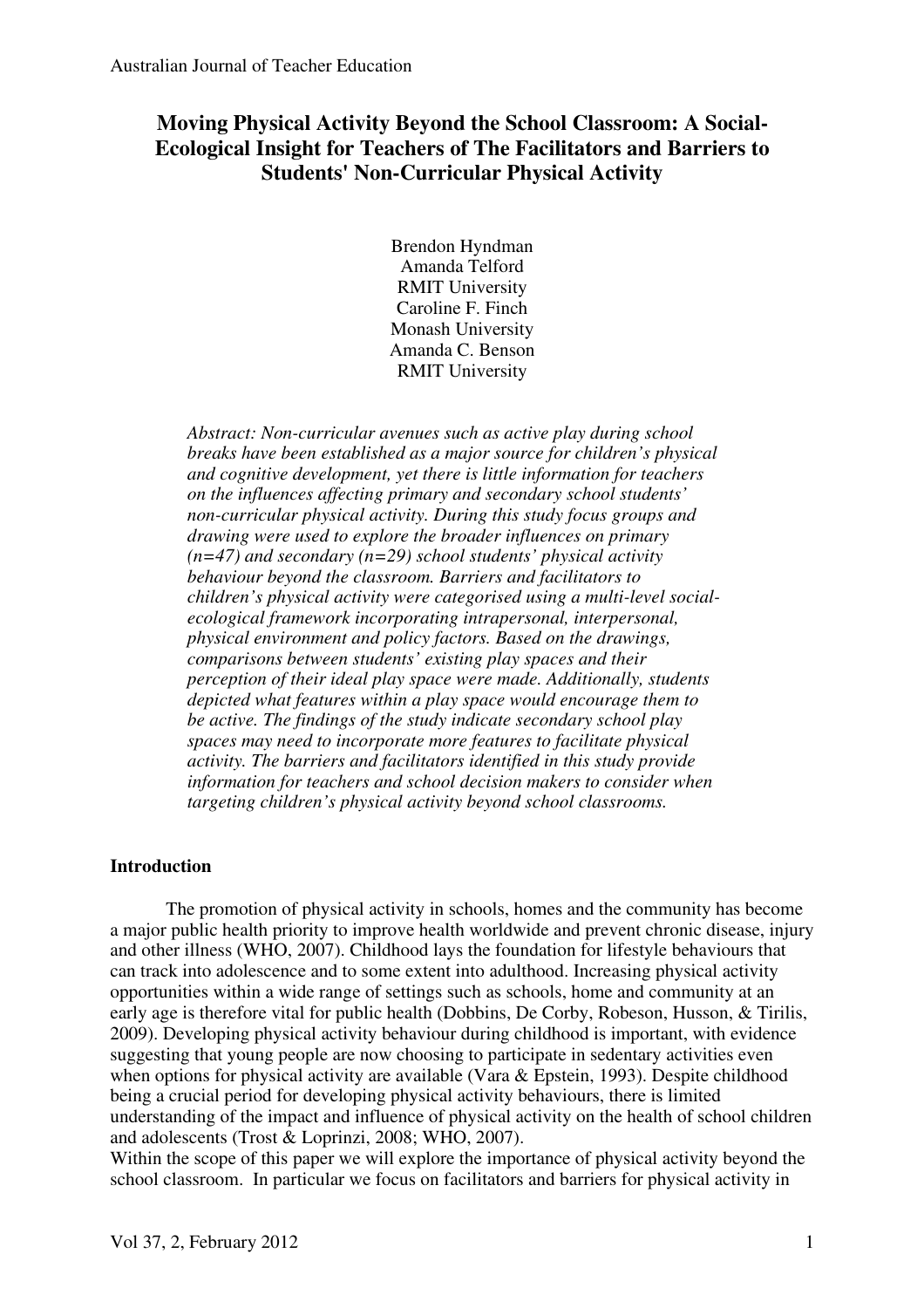school play spaces within the context of the social ecological model. This enables insight into Victorian primary and secondary school student's perceptions of their play spaces and to inform teacher education around the vital role of teacher supervision during school break time.

## **Importance of Promoting Physical Activity Beyond the School Classroom**

A gradual decline in children's fitness, a lack of physical activity opportunities (Hardman, 2008) and the rise of overweight and obese youth worldwide (Eisenmann, 2006) have highlighted schools as a crucial setting in which children can be active. With an increasing focus on schools to facilitate physical activity (WHO, 2007), there is more demand than ever for teachers to equip children with the necessary skills to be physically active (Lee, Burgeson, Fulton, & Spain, 2007). Despite this demand, recent research has identified a number of institutional and teacher-related barriers restricting the delivery of effective physical education (PE) in schools (Jenkinson & Benson, 2010). Institutional PE barriers have included a crowded curriculum, time, budget and sporting equipment constraints (Hardman, 2008; Le Masurier & Corbin, 2006; Morgan & Hansen, 2008). Although mainly within primary schools, teacher-related PE barriers have included low confidence to teach PE, declining teacher interest, negative past PE experiences, inability to plan lessons and insufficient levels of knowledge and expertise (De Corby, Halas, Dixon, Wintrup, & Janzen, 2005; Morgan & Bourke, 2005). Given the already busy nature of teachers' roles, it is important to recognise that there are other alternatives to developing children's physical activity. Rather than loading teachers up with increasingly more curricular responsibilities in an attempt to address all of society's ills, providing them with knowledge of how to promote physical activity during school break supervision is an important consideration (Huberty, Siahpush, Beighle, Fuhrmeister, Silva & Welk, 2011).

## **Understanding Children's School Physical Activity Beyond the Classroom**

Increasing understanding of the factors affecting students' enjoyment of their school play spaces will allow for the assessment and development of health promotion interventions targeting youth (Sirard & Pate, 2001). Health promotion theories suggest that to motivate children to be physically active, multiple influences on their behaviour must be identified and addressed (Salmon & King, 2010). These broader influences on physical activity behaviour are linked to application of the Social-Ecological Model, which emphasises that children's physical activity behaviour is influenced by multiple levels including intrapersonal, interpersonal, physical environment and policy factors (Salmon & King, 2010). Despite the importance of applying a social-ecological model to evaluate children's health behaviour at multiple levels, there is a paucity of literature applying the framework to examine the facilitators and barriers of children's physical activity (Moore, et al., 2010), especially within a school context.

No study we are aware of has provided an insight for teachers into the physical activity barriers and facilitators perceived by both primary and secondary school students', within the same study. Providing an understanding of students' perceptions could help teachers remove barriers that prevent students' activity within school play spaces and lead to increased physical activity levels among school students. Although school play spaces are acknowledged as a key setting for physical activity, it remains unclear which specific elements of school play spaces facilitate students' physical activity and which are potential barriers to physical activity.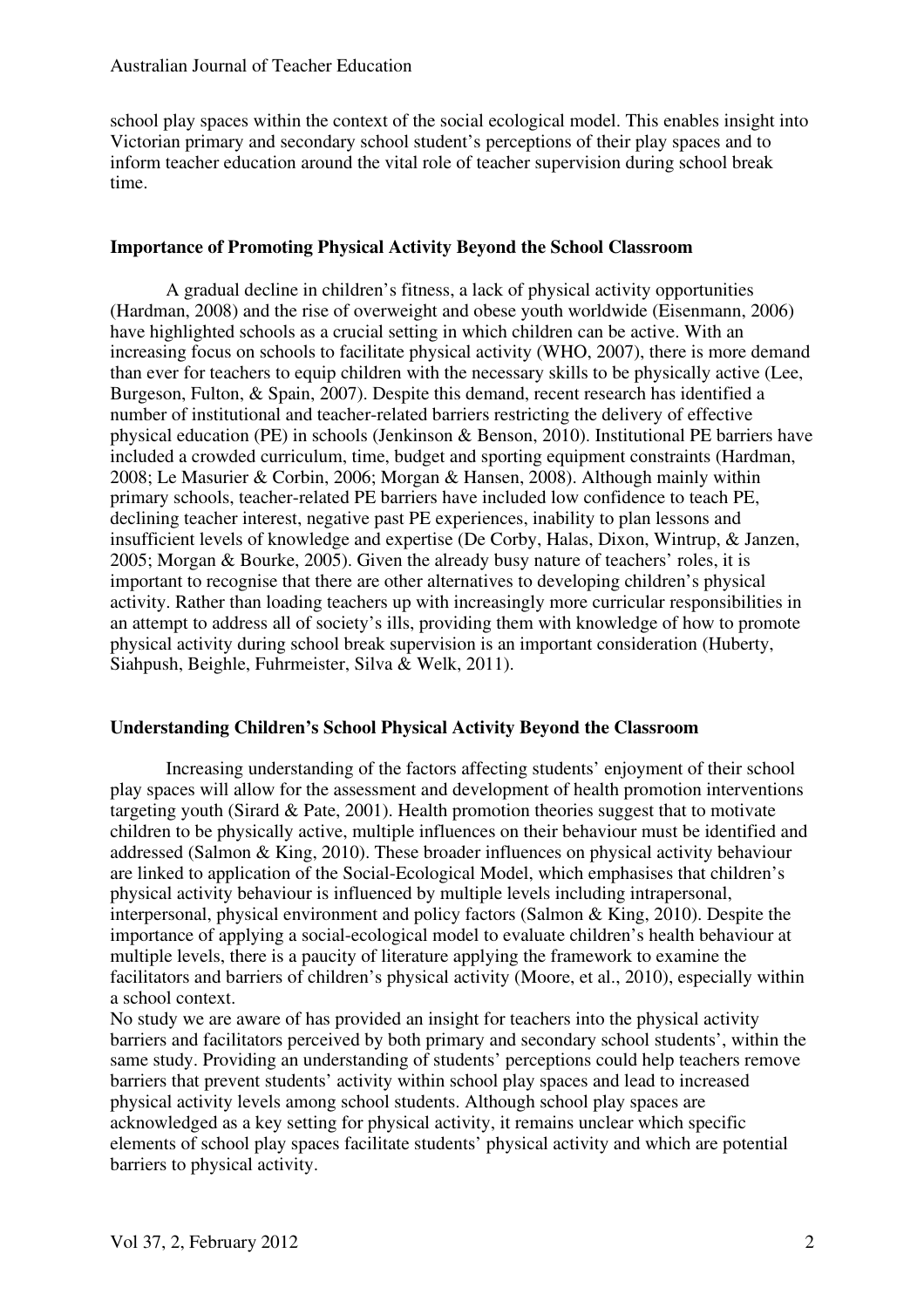## **Teacher's Roles in Providing Non-Curricular Physical Activity Opportunities**

Non-curricular opportunities, such as play during school breaks have the potential to enhance children's physical activity levels and social skills (Bundy, Luckett, Tranter, Naughton, Wyver & Ragen, 2009; Ridgers, Stratton, & McKenzie, 2010) by supplying up to 50% of children's recommended daily physical activity (Tudor-Locke, Lee, Morgan, Beighle, & Pangrazi, 2006). Within schools, children can engage in up to 600 school breaks per year (3 times a day, 5 days a week, 39 weeks per year) (Stratton, 2000), offering significant opportunity for them to be physically active. Teachers can play a major role in providing healthy school environments by interacting with children during recess supervision (Huberty et al., 2011) and contributing towards playground design (Tranter & Malone, 2004). Training of teaching staff with the knowledge and skills to actively supervise school breaks has been established as a strategy for promoting physical activity by enabling them to create a safe and enjoyable environment for children (Huberty et al., 2011). However, it is important that caution is exercised so that recess physical activity opportunities are not at the detriment of curriculum based physical education (Pate et al., 2006).

Childhood is a time for understanding the world through active play and, as children are directly affected by factors within the school environment that permit them to be physically active, their play spaces should be designed in such a way to maximise physical functioning and development (Davison & Lawson, 2006). Beyond the schoolyard and within the classroom, children may have limited access to physical activity opportunities. Teachers should therefore gain a greater awareness of school play spaces and ensure school decision makers design schoolyards in a manner to maximise children's opportunities to move and experience the enjoyment of being active (Willenberg et al., 2009).

## **The Role of the Physical Environment in Non-Curricular Physical Activity Opportunities**

 Unstructured outdoor play during school breaks has been recognised as a powerful developmental and learning tool to complement or supplement the formal indoor curriculum (Malone & Tranter, 2003). There is a strong interest in improving characteristics of schoolyards to promote more and better quality physical activity opportunities in schools (Ridgers, Stratton, Fairclough, & Twisk, 2007). Governments worldwide (UK, Canada, USA, Sweden, Wales) have acknowledged the importance of children's school play spaces as outdoor classrooms, leading to widespread policies to improve school grounds to enhance the quality of children's play (Tranter & Malone, 2004). Movement via play has been described as one of the most natural and powerful avenues of childhood learning (Bilton, 2002) and has been associated with improvements in a wide range of physical, cognitive and social development (Malone & Tranter, 2003; Tranter & Malone, 2004). A number of studies have undertaken school environmental interventions by implementing playground markings (Ridgers et al., 2007; Loucaides, Jago & Charalambous, 2009), greening projects (Dyment & Bell, 2008), extra playground equipment (Lopes, Lopes & Pereira, 2009), sporting equipment (Verstraete, Cardon, De Clercq, & De Bourdeaudhuij, 2006) and household items (Bundy et al., 2009) that have increased children's physical activity during school breaks. These interventions challenge the role of traditional school playground design in developing children's non-curricular physical activity; providing extra motive to explore children's perceptions of the factors that influence non-curricular physical activity participation. This evidence is supported by recent research suggesting that enhancing school play spaces can also lead to improvements in social skills, creativity (Bundy, et al., 2009) and improved cognitive functioning (Pellegrini & Holmes, 2006).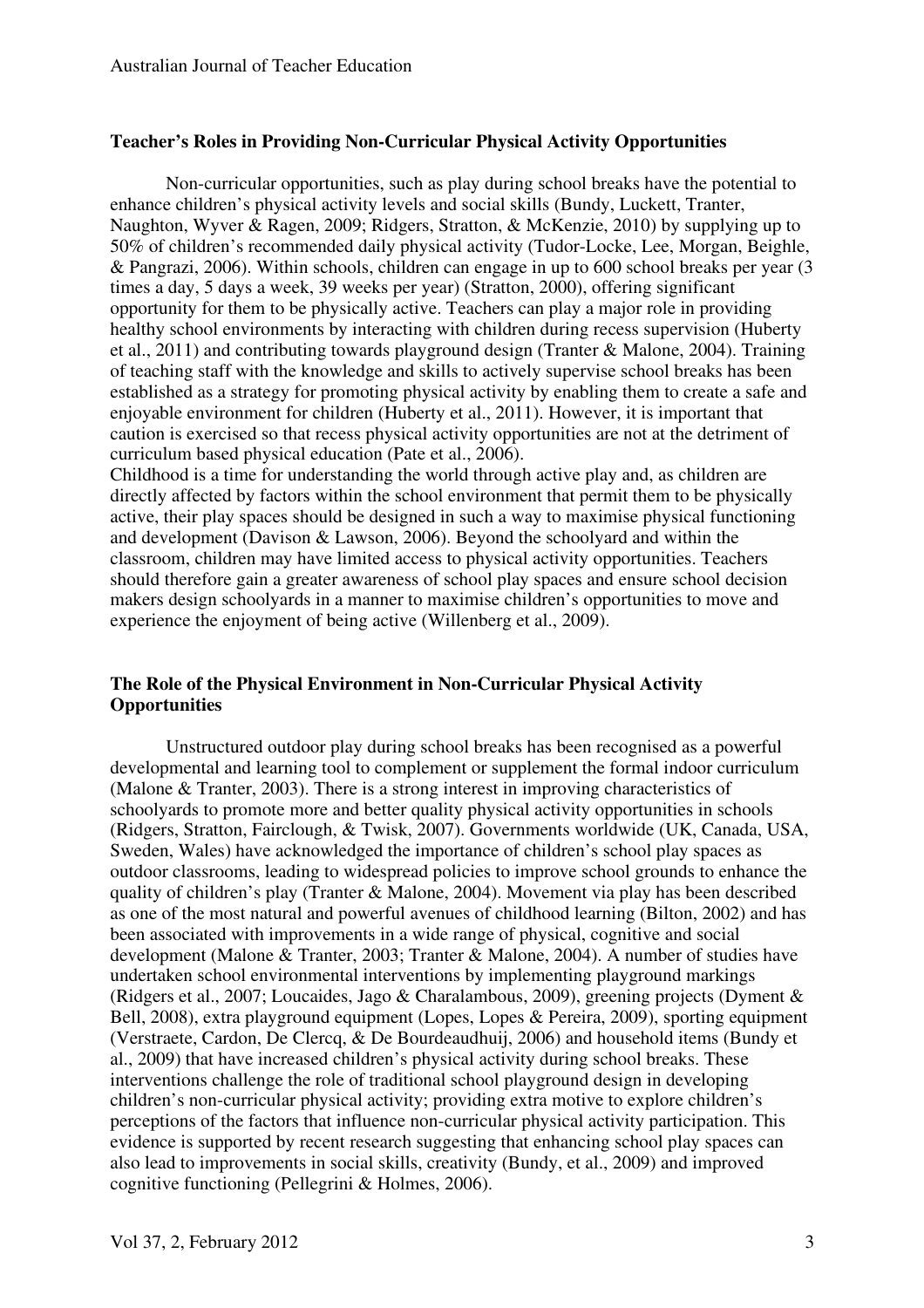#### **School Play Environments**

 Although a well-designed school environment can facilitate physical activity, recent national trends suggest a number of schools have removed play spaces or play equipment, possess crowded play spaces or implement restrictive policies limiting the use of play spaces that result in reduced opportunities for students' active play (Evans & Pellegrini, 1997). Whilst healthy school environments are often key components of school health programs, the design of the school environment is often over-looked as a strategy to develop children's physical activity behavior (Dyment & Bell, 2008). Additionally, teachers and school decision makers rarely consult children when planning and designing school play spaces, instead approaching this process from an adult perspective of what they think students want and enjoy (Knowles-Yanez, 2005; Sener, 2006; Tranter & Malone, 2004). The sole reliance on adults in the design and planning of children's spaces could lead to overly restrictive play spaces that can have long term consequences for children's social and emotional development (Tranter & Malone, 2004). In addition, children may believe they have little influence on their own school environments. If school environments are to be optimised as a source of active play, children's preferences and abilities must be catered for (Dyment & Bell, 2008). Children's perceptions of the school environment for physical activity is something that teachers should also consider in planning school play environments.

#### **Students' Perceptions Of School Physical Activity Beyond The Classroom**

As children are the main users of school play spaces it may be beneficial to also obtain their perceptions, rather than just those of the teachers whose main purpose within a schoolyard is in a supervisory capacity only, when designing play areas. There are limited investigations of children's perceptions of school play spaces. A recent study across five Turkish schools (Ozdemir & Yilmaz, 2008) found that many students enjoyed active games, spending recess in the schoolyard and having an area to produce food. Almost half of the students believed their schoolyards were too small in size and lacked activity opportunities, trees and greenery. In another study, the influences on students' schoolyard physical activity choices were assessed via a photo ordering technique during a focus group format (Willenberg, et al., 2009). A number of themes were identified, including a need for greater provision of equipment, increased variety of playground equipment and access to fixed equipment for 'older' primary students. Students also had preferences for coloured bitumen markings with minimal lines, grassed areas to run and play games on. These findings identified schoolyard features students perceived would facilitate school-based physical activity, however a limitation of these studies is that they only examined perceived influences on students' physical activity within a primary school context. In addition, little is understood about adolescent perceptions of their secondary schoolyards for physical activity. A recent study aimed to identify the physical activity barriers and facilitators of urban and rural children grade six to eight (mean age= 12.6 years) via discussions in focus groups (Moore et al., 2010). The study investigated general influences on children's physical activity rather than specific to a school context, however the researchers identified school physical activity policies as a major barrier to children's physical activity. The main facilitators for youth physical activity were identified as social interaction and available facilities. This research highlights a need to identify specific social factors and facilities within the physical environment that would encourage students to be active within a school setting.

The important research in this paper therefore addresses a number of gaps within the literature relating to physical activity within schools. It is based on a mixed methods case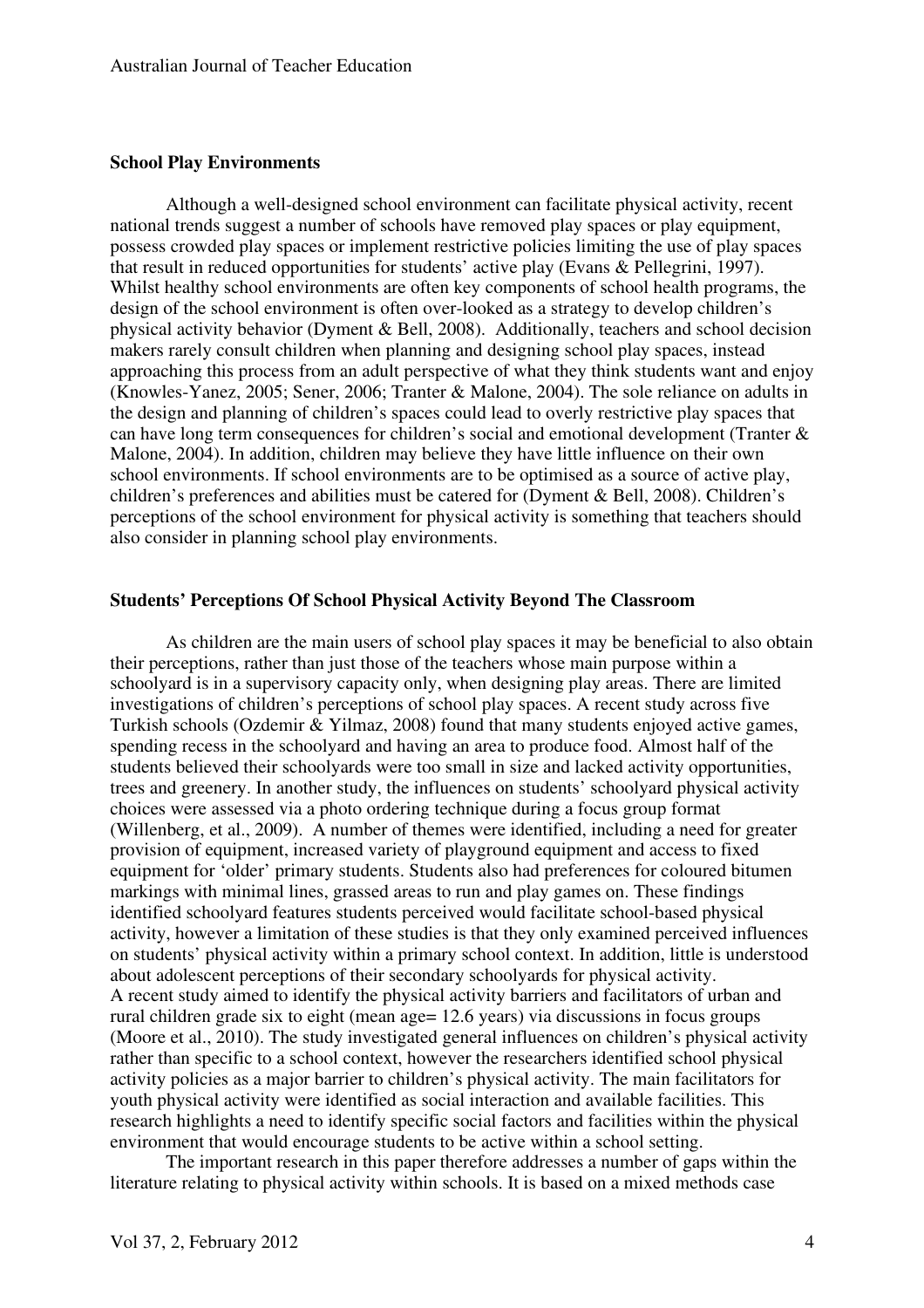#### Australian Journal of Teacher Education

study design using focus groups and map drawing to achieve four objectives, which aimed to provide an insight for primary and secondary school teachers of the: (i) social-ecological components of school play spaces that influence primary and secondary school students' physical activity, (ii) barriers and facilitators of physical activity between primary and secondary school students, (iii) young people's perceptions of their existing and ideal school play spaces for physical activity (iv) suggestions from both primary and secondary school students for increasing school physical activity in the future.

## **Method**

#### **Participants**

The Principals of four government schools (two primary and two secondary) in the western region of Victoria were randomly selected and approached by researchers during Winter, Term 2 of 2009. All schools from the western region were consecutively numbered, and a random number generator was used to select the four schools. Three schools approved the invitation and participated in the study (two secondary and one primary). Due to the difficulty of obtaining one more primary school in the western region, a government primary school in regional outer Eastern Melbourne with a low Socio Economic Index for Areas (SEIFA) was purposely approached. This ensured two schools from low SES (lower SEIFA tertile areas) and two schools from mid SES (middle SEIFA tertile) with a primary and secondary for each SES category were included in the study.

Initially, primary school students (all Year 5 and 6 students) and secondary school students (all Year 7 and 8 students) were invited to participate via a letter and consent form distributed in June and July of 2009. Year 5and 6 primary school students were targeted as children over 10 years are more capable of accurately and reliably self-reporting their own health behaviour (Riley, 2004). In order to compare the influences on physical activity between primary and secondary students, year seven and eight secondary school students were targeted.

All students interested in participating were instructed to obtain parental consent, return the signed consent forms to the general office of their school and attend the scheduled focus group and/or map drawing session. During this study, 78 students from all four schools aged 10 to 13 years (50% females; 50% males) returned their consent forms by the due date and all students who volunteered participated in the study (Year  $5=29$ ; Year  $6=20$ ; Year  $7=29$ ). The focus group discussions consisted of 54 students (32 primary and 22 secondary) and the map drawing sessions included 24 students (17 primary and 7 secondary).

#### **Focus Group Discussions**

Seven focus groups (four primary school and three secondary school) were conducted for students who agreed to participate. The six to ten students in each focus group were asked a series of questions using a semi-structured interview schedule in relation to the play spaces in their schoolyard. The focus group discussions were conducted for 30-60 minutes in a quiet room separate to where the map drawing exercise took place simultaneously to prevent the discussion influencing the drawings. All focus group discussions were audio recorded and detailed comments were taken of students' focus group answers and body language noted during each session to aid transcription.

During the discussions, the students were asked to raise their hand when they wished to speak and each wore a name tag to assist the facilitator to ensure each participant had the opportunity to respond to every question. As part of the discussion, the students were also asked to state their name, sex, age and school year level. Focus groups were conducted until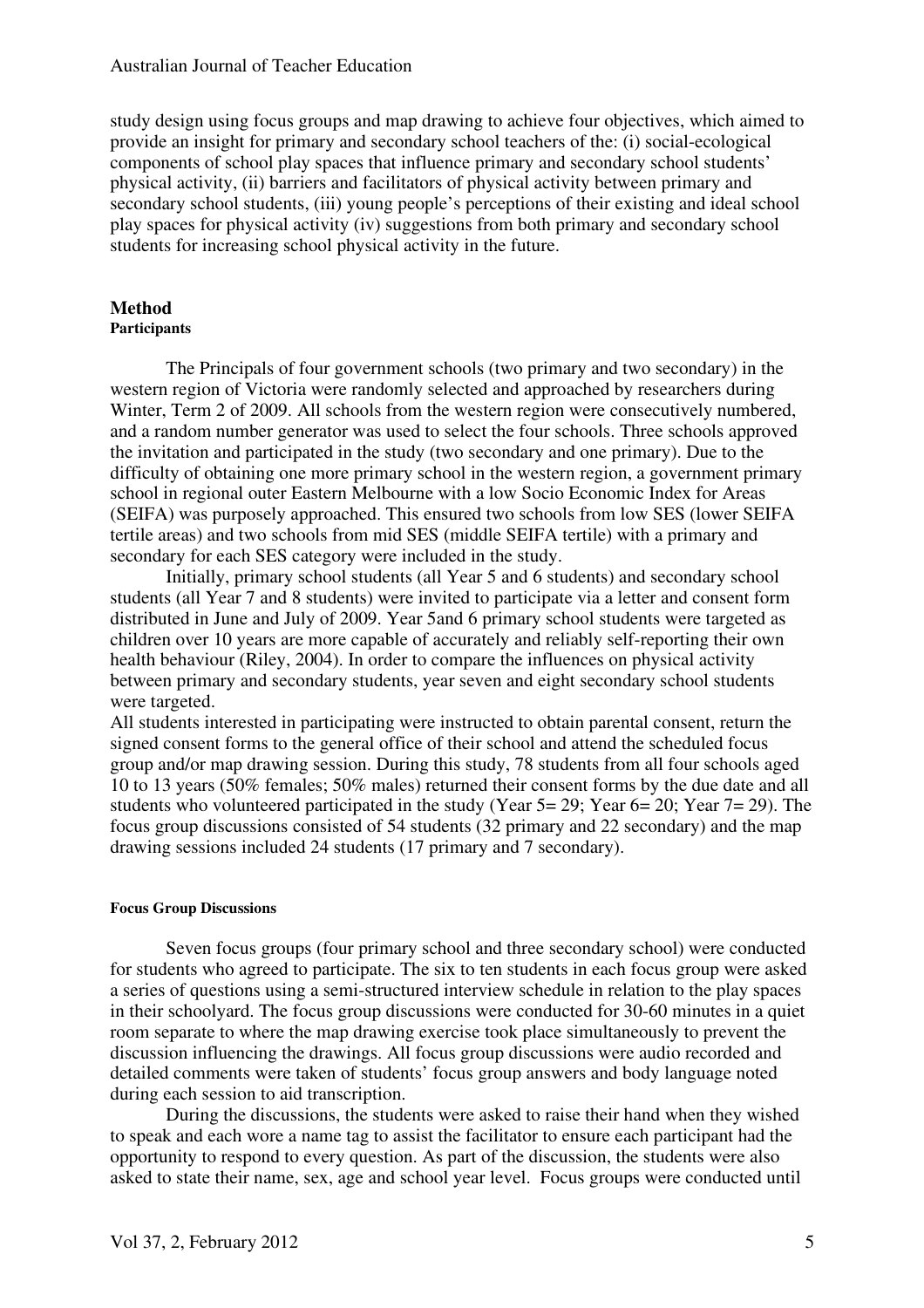saturation of themes was reached. The focus groups were conducted by a trained facilitator who was part of the research team, using questions formulated based on the social-ecological model and previous research evaluating students' perceptions of the environment for physical activity (Hume, Salmon, & Ball, 2005; Moore, et al., 2010; Veitch, Salmon, & Ball, 2008). A sample of questions utilised, to demonstrate the application of the social-ecological model, is presented in Table 1.

| Social-ecological model     | <b>Sample question</b>                   |
|-----------------------------|------------------------------------------|
| component                   |                                          |
| Intrapersonal (Individual)  | Do you think a safe play space           |
|                             | is fun?                                  |
|                             | Do you think a safe play space           |
|                             | is boring?                               |
| Interpersonal (Social)      | How many people would you                |
|                             | design a play space for, to keep you     |
|                             | active?                                  |
| <b>Physical Environment</b> | What parts of your existing play         |
|                             | space encourage you to be physically     |
|                             | active?                                  |
|                             | If you were to design a play             |
|                             | space for you to be active, what would   |
|                             | you include?                             |
| Policy                      | Do you think there should be a           |
|                             | play space for each year level to ensure |
|                             | you are physically active?               |
|                             | How supervised is your school            |
|                             | play space?                              |

#### **Table 1: Sample focus group questions applying a social-ecological model**

## **Map Drawing**

Map drawing has been suggested as a useful alternative to survey methods for exploring children's awareness and knowledge of their environment (Hume, et al., 2005) and has been used to explore children's perceptions and thoughts about their environments by providing them with the opportunity to interpret and actively record their own experiences (Veitch, et al., 2008). Applying the use of map drawing, in addition to focus group discussions, aimed to provide a more complete, contextual insight into children's perceptions (Hume, et al., 2005) of the children's school physical activity environments. Sheets of A3 sized paper were distributed to students including an instruction sheet with the description of each mapping task that asked students to draw their: (1) existing school play space; (2) ideal school play space and (3) ideal play space for physical activity. At the completion of the mapping task, students were invited to explain their maps to the researcher at which time they were video recorded. This ensured that map features were correctly interpreted to avoid misunderstanding and to clarify each child's perspective of their drawings. For each focus group and map drawing session, an investigator and classroom teacher were in attendance to provide assistance if required. Students were positioned in quiet, separate areas during the drawing exercise to avoid distraction and to ensure that their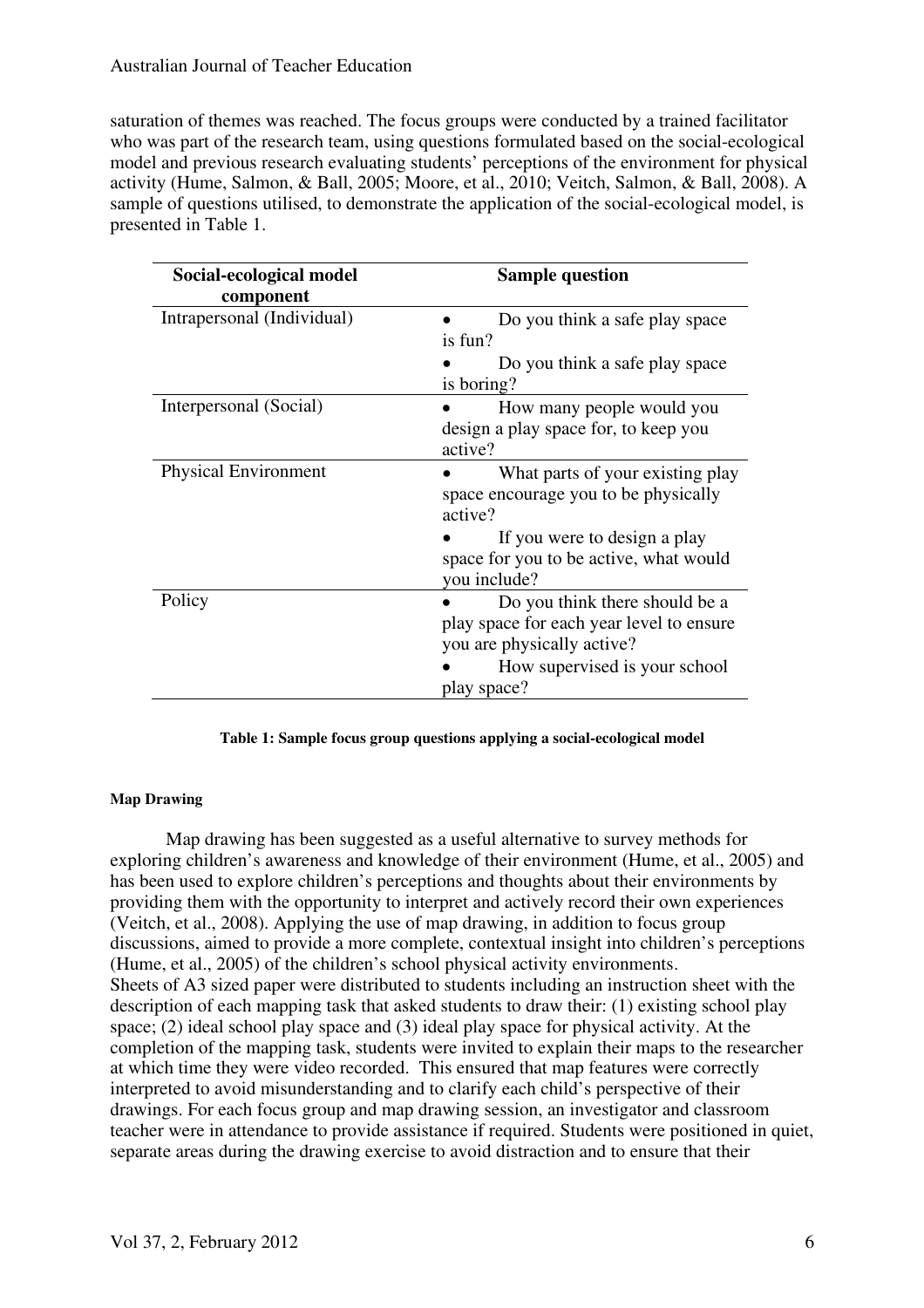perspective of their existing and ideal play spaces was not influenced by peers. An example of a student's map drawing is given in Figure 1.





**Figure 1: Two maps of a primary school student's ideal (A) and active school play space environment (B), including multiple items to facilitate physical activity** 

## **Data Management**

All focus group data was de-identified and individuals referred to by pseudonym. Data collected from focus group sessions was transcribed verbatim and analysed using the NVivo version 8 software package (QSR International, 2009). All audio recorded focus group and video recorded mapping sessions were transcribed by a trained transcriptionist. The analysis of the transcriptions was based upon the social-ecological model to identify emerging themes, similarities and differences within and between the primary and secondary school groups using the NVivo feature 'nodes most frequently coded'. The information provided in the focus groups was used to determine features that students included which would either facilitate or act as a barrier to physical activity.

Final analyses included a review using the NVivo feature of 'nodes most frequently coded' for each focus group, to ensure themes frequently coded were included. In order to gain further insight into these features, responses for both physical activity facilitator and barrier items were categorised using a social-ecological model (Salmon & King, 2010). Using a quantitative audit, the frequency with which particular objects and locations appeared was noted within the mapping analysis for both primary and secondary school students. Percentages of item frequencies were calculated for each item/location within primary and secondary school students' existing, ideal and physical activity play space maps.

## **Results**

The social-ecological model provides a multi-level framework for teachers to examine the range of factors that can influence the physical activity participation of primary and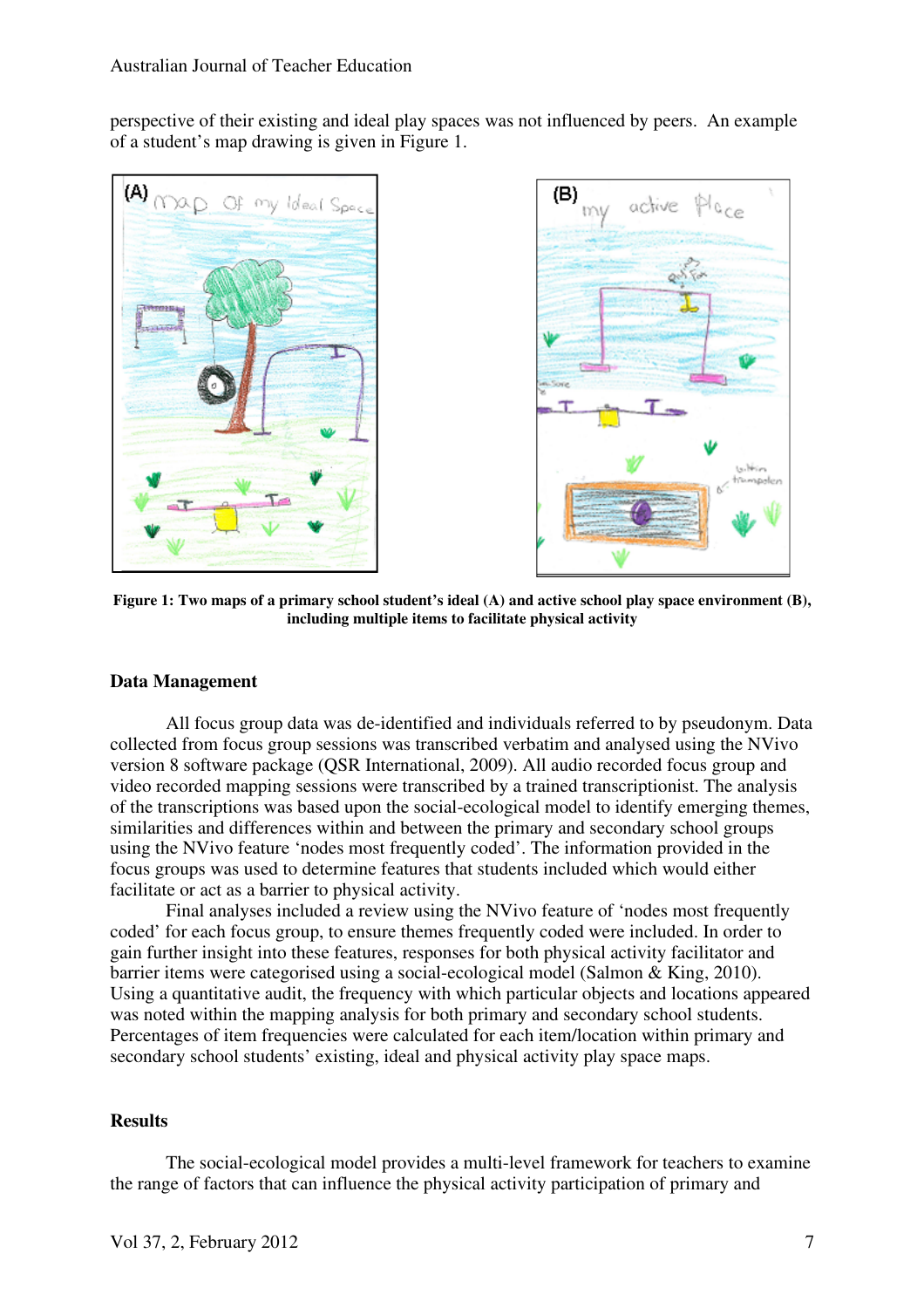secondary school students during school breaks. Themes from the focus group discussions based upon this framework allowed comparisons to be made between primary and secondary school students' perceived physical activity barriers and facilitators as shown in tables 2 and 3.

#### **Intrapersonal (Individual) Factors**

The two main themes that emerged from the focus group discussions in relation to intrapersonal factors were outcome goals (e.g. health and social benefits) and task goals (e.g. focus on improvement or skill). A common outcome goal for both primary and secondary students to facilitate their physical activity was 'fun', and fun was often described when participating in activities with friends or when an activity gave the students a thrill. This outcome goal was also mentioned after students had reported a task goal such as 'taking a risk'; *"In every bit of enjoyment there is a certain amount of risk"* (Primary student);*"...it's fun taking risks and stuff...change is always good"* (Secondary student); 'learning a skill'; *"...if you are on the monkey bars you can learn how to go across and skip bars it's really fun"* (Primary student) or 'undertaking an exciting activity'; *"...all the running and tackling and stuff, chasing after a ball and tiggy...just running away from the other person, it's great"* (Primary Student); *"…have lots of tunnels...the teachers would have a really hard time trying to get them (students), it would be really fun"*(Primary student); Table 3. In contrast, the outcome goals of 'safety' and 'relaxation' were occasionally perceived to act as a barrier for secondary students to be physically active, *"…fun spaces aren't in schools...the safer ones (spaces) have to be in schools* (Primary student); *"…you don't have fun when you get hurt"* (Primary student);*"...safe play spaces are pretty boring, yeah"* (Secondary student); "*I hang out at the student lounge because it's a nice place to relax"* (Secondary student);Table 2.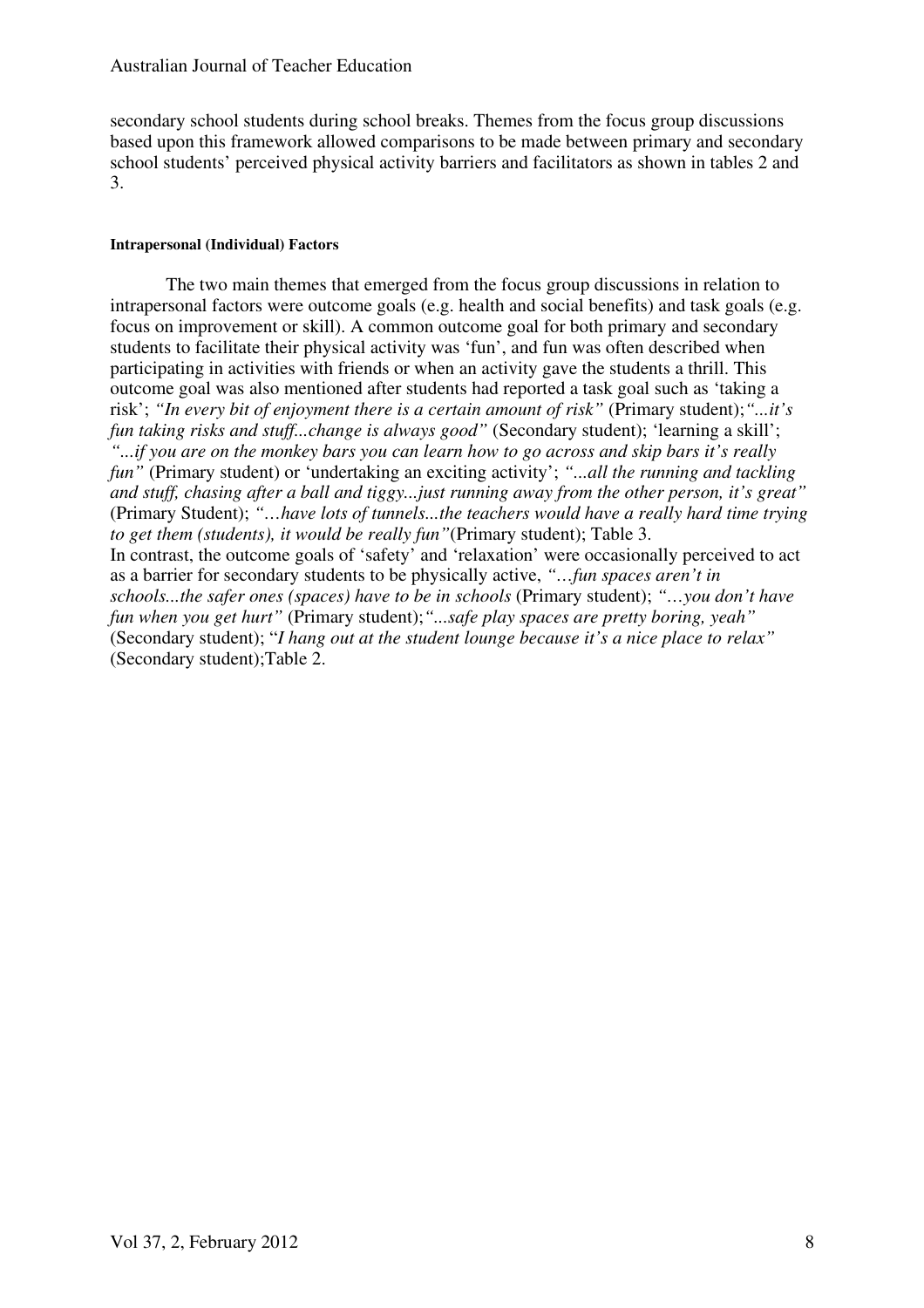| Social-ecological                                  |                                                                                                                                                                                                                                                                                                                                                                                                                                                         |                                                                                                                                                                                                                                                                                                             |
|----------------------------------------------------|---------------------------------------------------------------------------------------------------------------------------------------------------------------------------------------------------------------------------------------------------------------------------------------------------------------------------------------------------------------------------------------------------------------------------------------------------------|-------------------------------------------------------------------------------------------------------------------------------------------------------------------------------------------------------------------------------------------------------------------------------------------------------------|
| model<br>component/<br><b>Themes</b><br>(Barriers) | Primary school groups (n=4<br>groups)                                                                                                                                                                                                                                                                                                                                                                                                                   | Secondary school groups (n=3<br>groups)                                                                                                                                                                                                                                                                     |
| <b>Intrapersonal</b><br>(Individual)               | <b>Task Goal</b><br>"Sometimes you are playing on<br>the bars and want to do a new<br>trick and might fall off" (Male,<br>Year $5$ ).<br><b>Outcome Goal</b> *<br>"fun spaces aren't in<br>schoolsthe safer ones (spaces)<br>have to be in schools, because<br>it's the teacher's responsibility"                                                                                                                                                       | <b>Outcome Goal</b> *<br>"I hang out at the student lounge<br>because it's a nice place to<br>relax" (Male, Year 7).<br>"safe play spaces are pretty<br>boring, yeah" (Male, Year 7).<br>"Some things that are fun aren't<br>always safe" (Female, Year 7).                                                 |
|                                                    | (Female, Year 6).                                                                                                                                                                                                                                                                                                                                                                                                                                       |                                                                                                                                                                                                                                                                                                             |
| <b>Interpersonal</b><br>(Social)                   | <b>Peers</b><br>"Sometimes the boys bring"<br>footballs on the playground and<br>it's really annoying" (Female,<br>Year $6$ ).<br>"Sometimes year levels don't<br>mixthere is bullying" (Female,                                                                                                                                                                                                                                                        | <b>Peers</b><br>"The only reason you wouldn't<br>feel safe is because the older<br>kids are in the big area and you<br>wouldn't want to go there"<br>(Female, Year 7).                                                                                                                                      |
| <b>Physical</b><br><b>Environment</b>              | Year $6$ ).<br><b>Built Environment</b><br>"the basketball nets people<br>hang off them so they break and<br>have to buy a new one" (Male,<br>Year $5$ ).<br>"I'd say the 5-6 area, a little bit"<br>more equipment, because we are<br>like over itplayed on it about a<br>100 times" (Female, Year 6).<br><b>Safe Surfaces and Structures</b><br>"Rocky, bumpy, really hurts<br>when you fall. And when you<br>fall you have cuts," (Male, Year<br>6). | <b>Built Environment</b><br>"We always hang out in the<br>student loungethe student<br>lounge is cool because there is a<br>plasma tv and you watch all the<br>music videos and stuff" (Male,<br>Year 7).<br>"we wouldn't really have a<br>playground because we are too<br>old for that" (Female, Year 7). |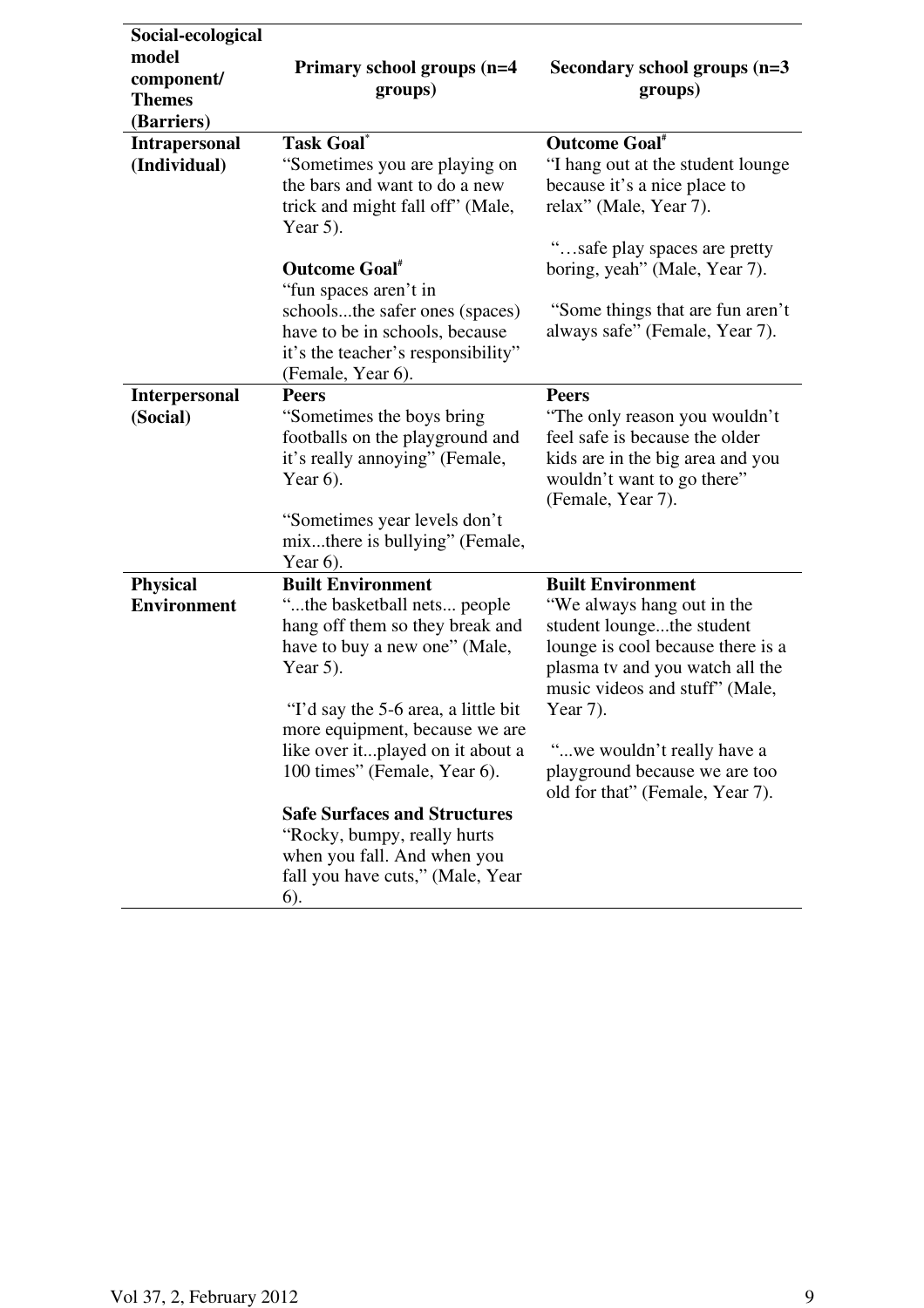| <b>Policy</b>        | <b>Supervision</b>                                                   | <b>Supervision</b>                                                    |
|----------------------|----------------------------------------------------------------------|-----------------------------------------------------------------------|
|                      | " normally all the teachers are<br>down at the little kids areas"    | "It's not really supervised, the<br>only time there are teachers is   |
|                      | (Male, Year 6).                                                      | when they walk through the                                            |
|                      |                                                                      | corridor" (Female, Year 7).                                           |
|                      | <b>Safety Rules</b>                                                  |                                                                       |
|                      | "You have enclosed areas and                                         | "If there was too many teachers"                                      |
|                      | you have rules and certain<br>regulations in certain areas. Like     | around you wouldn't be able to<br>do anything, so it would be         |
|                      | on the concrete areas you can't<br>run" (Male, Year 5).              | boring" (Male, Year 7).                                               |
|                      |                                                                      | <b>Access to Sports Equipment</b>                                     |
|                      | "On the grass areas you can't                                        | "The teacher lends you stuff, but                                     |
|                      | kick balls around" (Female,                                          | you've gotta be down there in                                         |
|                      | Year 5).                                                             | like 5 minutes, because he only<br>does it for 5 minutes or else he's |
|                      | <b>Access to Sports</b>                                              | gone if you're not there in 5                                         |
|                      | <b>Equipment/Play Area Access</b>                                    | minutes you can't borrow sports                                       |
|                      | I'd say more sports equipment,                                       | equipment" (Male, Year 7).                                            |
|                      | cause it gets lost a lot and                                         |                                                                       |
|                      | include more sporty areas, not                                       |                                                                       |
|                      | like 3-4 areas and 5-6 areas"                                        |                                                                       |
|                      | (Female, Year 5)                                                     |                                                                       |
| Social-              |                                                                      |                                                                       |
| ecological           |                                                                      |                                                                       |
| model                | Primary school groups (n=4                                           | Secondary school groups (n=3                                          |
| component/           | groups)                                                              | groups)                                                               |
| <b>Themes</b>        |                                                                      |                                                                       |
| (Facilitators)       |                                                                      |                                                                       |
| <b>Intrapersonal</b> | <b>Task Goal</b>                                                     | <b>Task Goal</b> *                                                    |
| (Individual)         | "on the monkey bars you can learn                                    | "it's fun taking risks and                                            |
|                      | how to go across and skip bars it's<br>really fun" (Female, Year 6). | stuffchange is always good"<br>(Male, Year 7).                        |
|                      |                                                                      |                                                                       |
|                      | "have lots of tunnels teachers"                                      | <b>Outcome Goal</b> *                                                 |
|                      | would have a really hard time trying                                 | "You should have fun, but be                                          |
|                      | to get them (students), it would be<br>really fun" (Female, Year 6). | safe at the same time" (Female,<br>Year 7).                           |
|                      |                                                                      |                                                                       |
|                      | <b>Outcome Goal</b> *<br>"A playground needs to be fairly            |                                                                       |
|                      | safe but a lot of fun for kids to be                                 |                                                                       |
|                      | activeif they don't enjoy lunchtime                                  |                                                                       |
|                      | they are not going to want to learn"<br>(Female, Year 6).            |                                                                       |

\* Task goal= focus on task and/or personal improvement; #Outcome goal= focus on rewards and/or comparing self to others

**Table 2: A social-ecological model of the** *barriers* **for children to participate in non-curricular physical activity**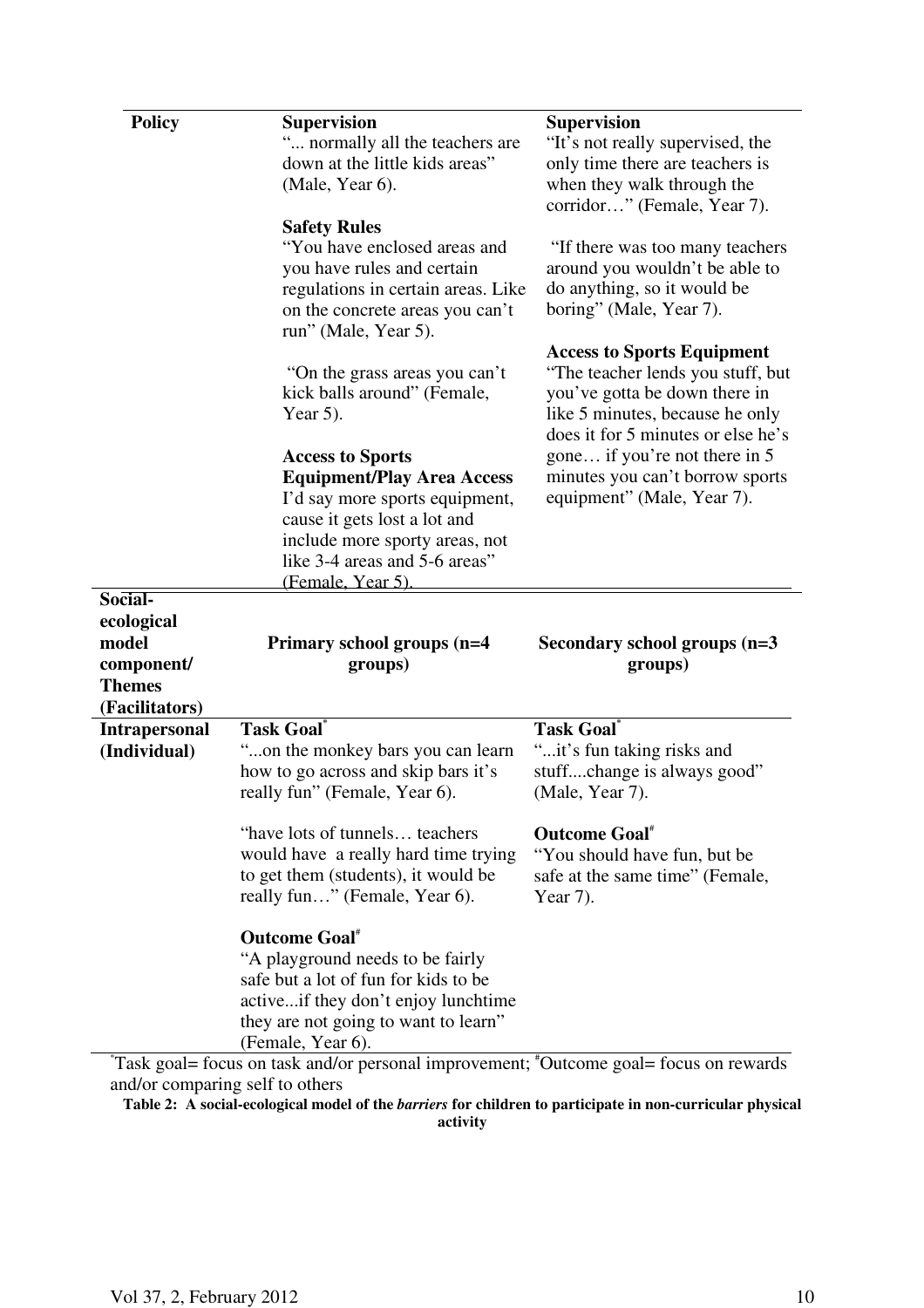| <b>Interpersonal</b><br>(Social) | <b>Peers</b><br>"Probably my friends are the biggest<br>influence on me being active, we<br>usually just hang around and run around<br>practically" (Female, Year 6).                               | <b>Peers</b><br>"I'd have as many people that can<br>that can fit in my play space, 40 or<br>50 people" (Male, Year 7).                                                                            |  |  |  |
|----------------------------------|-----------------------------------------------------------------------------------------------------------------------------------------------------------------------------------------------------|----------------------------------------------------------------------------------------------------------------------------------------------------------------------------------------------------|--|--|--|
|                                  | <b>Teacher Role Models</b><br>"Some of the teachers could hold<br>activities for play lunch and lunch<br>some teachers might teach you to go<br>around on the bike or something"<br>(Male, Year 5). | "People have more fun when they<br>are talking with their friends, cause<br>lunchtime and recess are the only<br>times for that" (Female, Year 7).                                                 |  |  |  |
| <b>Physical</b>                  | <b>Built Environment</b>                                                                                                                                                                            | <b>Built Environment</b>                                                                                                                                                                           |  |  |  |
| <b>Environment</b>               | "I think mazes would be nice and you                                                                                                                                                                | "I'd have a massive"                                                                                                                                                                               |  |  |  |
|                                  | have to find a way out  that would be<br>cool you can run around." (Female,<br>Year $5$ ).                                                                                                          | trampolinethen a massive<br>sandpit" (Male, Year 7).                                                                                                                                               |  |  |  |
|                                  | <b>Natural Environment</b><br>"a vege garden would be goodbut no<br>one maintains it do they?" (Female,<br>Year $6$ ).                                                                              | <b>Natural Environment</b><br>"In our space (oval) there is heaps<br>of room, so you can run around and<br>do what you want" (Female, Year<br>7).                                                  |  |  |  |
|                                  | <b>Safe Surfaces and Structures</b><br>"On the tennis courts they really grip,<br>you can't really slip on the tennis<br>courts. It grips to any type of shoe<br>really" (Male, Year 5).            | "The footy oval is like ten metres"<br>away, so if you've got a footy you<br>just play footy" (Male, Year 7).                                                                                      |  |  |  |
| <b>Policy</b>                    | <b>Play Area Access</b><br>"I would actually make it so that there's<br>a grade 6 playground, instead of a 5/6<br>playground so that there is more room<br>to play" (Female, Year 6).               | <b>Play Area Access</b><br>"I'd like to hang out in the gym,<br>because they don't let us hang out<br>in the gym. Like on rainy days we<br>could come in and play<br>basketball" (Female, Year 7). |  |  |  |
|                                  | "I think have just a year level"<br>playground, because you can't have<br>little preppies running aroundyou<br>might knock them over" (Male, Year<br>6).                                            | "The year twelves have a place"<br>where they can hang out, the year<br>sevens could have one of these"<br>(Female, Year 7).                                                                       |  |  |  |
|                                  | <b>Supervision</b><br>"I do believe at this school most of the<br>playgrounds are pretty safe, because<br>there is always a teacher walking<br>around" (Female, Year 6).                            | <b>Supervision</b><br>" there's always teachers out the<br>front, so if anything happens they<br>will be there to give help" (Female,<br>Year $7$ ).                                               |  |  |  |
|                                  | Task goal= focus on task and/or personal improvement; <sup>*</sup> Outcome goal= focus on rewards                                                                                                   |                                                                                                                                                                                                    |  |  |  |
|                                  | and/or comparing self to others                                                                                                                                                                     |                                                                                                                                                                                                    |  |  |  |

**Table 3: A social-ecological model of the** *facilitators* **for children to participate in non-curricular physical activity**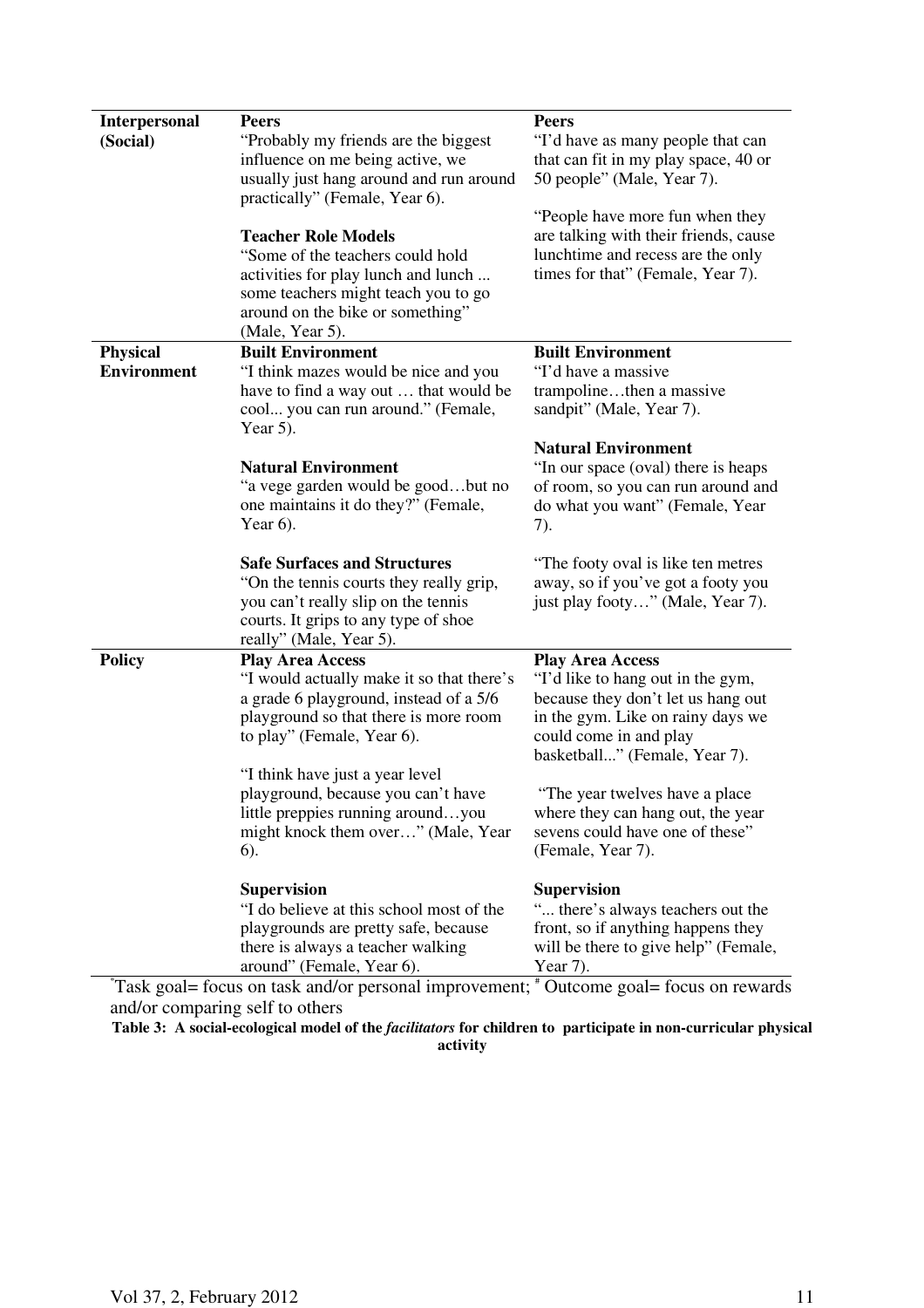#### **Interpersonal (Social) Factors**

The interpersonal factors that were mentioned were peers and teacher role models. The influence of peers was the most influential factor reported and it was often perceived that hanging around with friends provided a reason for students to be active in the schoolyard, *"...in the tennis courts you usually just play with all your friends...on the oval we just play with everyone on the whole oval mucking around"* (Primary student); *"…the more people the merrier is great...a massive basketball game is fun, because there is more people to pass to"* (Primary student); *"I'd have as many people that could fit into my play space, 40 or 50 people"* (Secondary student); Table 3.

However, the influence of older students was also mentioned as a barrier to physical activity due to 'territorial' issues, *"...the only reason you wouldn't feel safe is because the year 12's are in the big area and you wouldn't want to go there"* (Secondary student); Table 2. Some students also did not feel safe when in the same play area as older students or boys with sports equipment, *"…sometimes year levels don't mix...there is bullying"* (Primary student). *"Sometimes the boys bring footballs on the playground and it's really annoying"* (Primary student);*"Well, a couple of people don't like me, but they wouldn't touch me"* (Secondary student); Table 2.

In the secondary school groups, many students reported that they would rather just chat with friends during school breaks rather than be physically active *"People have more fun when they are talking with their friends, cause lunchtime and recess are the only times for that"* (Secondary student); *"Me and my friends hang out under the stairs...because it's near our lockers and nice and quiet so we can talk to each other"* (Secondary student); Table 2. Teacher role models were also mentioned as a facilitating influence on physical activity, with students suggesting teachers could run lunchtime activities, *"Some of the teachers could hold activities for like play lunch and lunch…some teachers might teach you to go around on the bike or something"* (Primary student); Table 3.

#### **Physical Environmental Factors**

A number of themes were identified within the physical environment component regarding students' physical activity participation. The built environment was a common theme, with many students perceiving that sporting facilities, adventure type equipment and playground equipment would facilitate their participation in physical activity*, "An awesome playground that would be just a bit higher...some really good monkey bars, handles...a tyre swing"* (Primary student); *"...my space to make you active would be a better football field instead of some parts muddy and some parts really hard*"(Secondary student); *"I'd have a massive trampoline and then a massive foam pit"* (Secondary student); Table 3.

The built environment was also a major barrier to physical activity with many secondary students mentioning that their existing play spaces possess multiple food locations and a number of sedentary rather than physical activity opportunities such as televisions, lounges, picnic tables and multiple food locations*,"…it's like a couch type of thing... different groups that sit at the different ones. There's a huge one that all the year 12's sit at and then there's one next to the tv, which is the one we always sit at..."* (Secondary student); *"...we always hang out in the student lounge…because there is a plasma tv and you watch all the music videos and stuff"* (Secondary student); Table 2.

Primary students suggested an absence of new playground equipment could be a barrier to physical activity, *"…sometimes the old playgrounds can get boring after you have played on them heaps, new playgrounds are not boring"* (Primary student); *"…we are like over it, we've already played on it about a 100 times"* (Primary student); Table 2.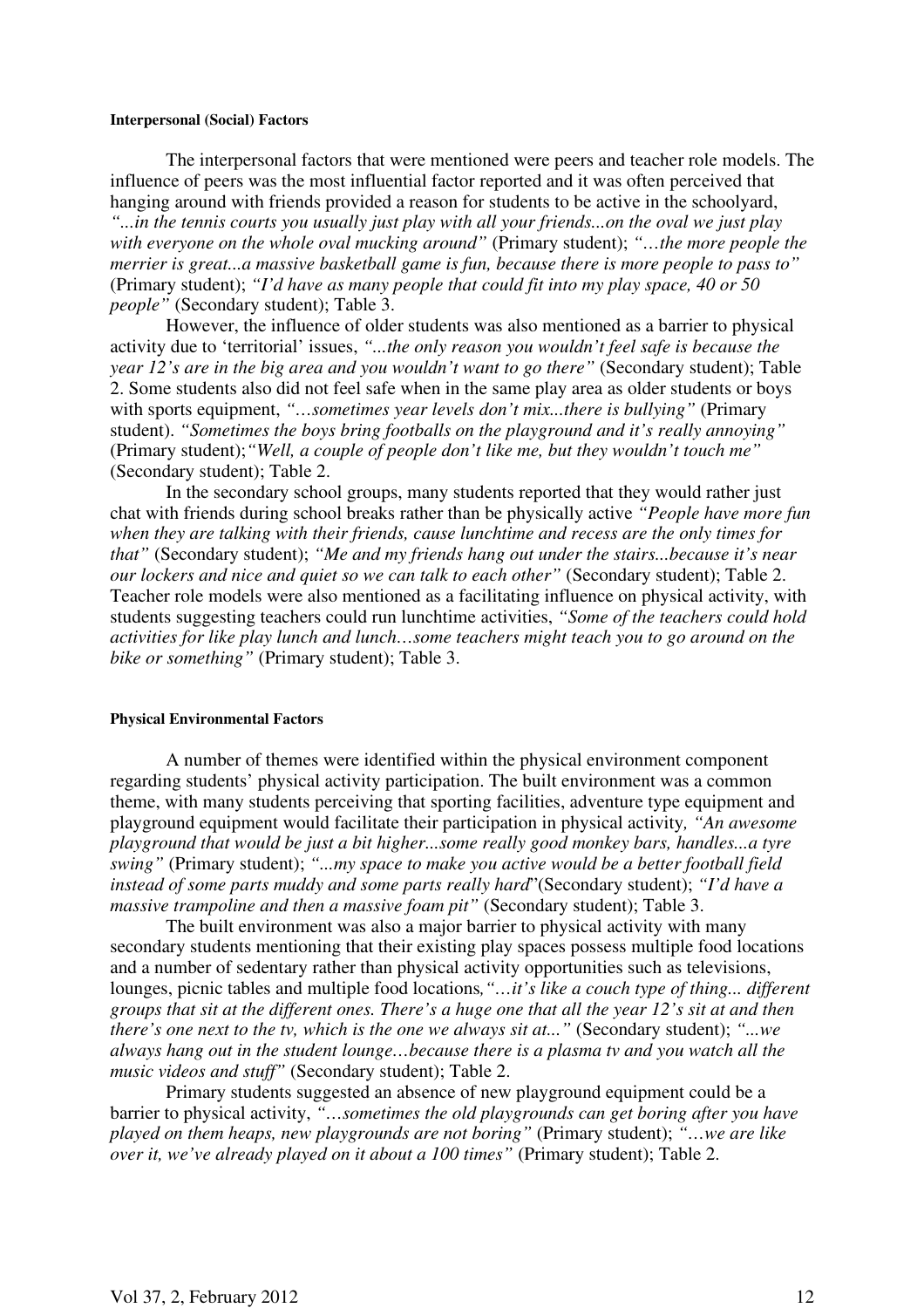The natural environment was also mentioned and students suggested spacious play areas with trees, grass and rocks would encourage them to be physically active, *"In our space there is heaps of room, so you can run around and do what you want"* (Secondary student); *"...on the oval we play footy, you've got heaps of space and you don't have to be aware of where you are kicking the ball"* (Primary student); Table 3.

Students regularly identified that safe surfaces and structures were important for continued physical activity participation. Many primary students stated that they would prefer a modified area to where they had become injured due to lack of safety, *"…an indoor basketball court, that doesn't have all the concrete and stuff so you don't hurt yourselves that much"* (Primary student*); "...the basketball court being so bumpy and rips everyone open, I'd prefer one with a roof on it with a floor like the indoor stadium..so we won't slip and hurt ourselves"* (Primary student); *"…the platforms, because they're square, maybe make the edges round and...provide access to knee or elbow pads"* (Primary student); Table 3.

#### **Policy Factors**

Supervision, safety rules, access to sports equipment and accessing play areas were the key policy factors highlighted from the focus group discussions. Students identified that supervision was an important aspect in the play spaces to ensure they felt safe when participating in physical activity, *"…at school, equipment is much safer because the teachers are in charge of you"* (Primary student);*"I always know there's a teacher watching out if me or my friend is in trouble"* (Primary student); *"…there's always teachers out the front so if anything happens they will be there to give help"* (Secondary student); Table 3, however a lack of, or too many, supervising teachers could restrict physical activity, "…*normally all the teachers are down at the little kids areas"* (Primary student);*"...if there were too many teachers around, you wouldn't be able to do anything, so it would be boring"* (Secondary student); Table 2.

Some students saw the school safety rules as a barrier to running *"...on the concrete areas you can't run"* (Primary student) and playing with sports equipment *"...on the grassy areas you can't kick balls around"* (Primary student); Table 2. Accessing sports equipment was seen as important for some students to be active and restrictive borrowing policies made this difficult for them *"...if you're not there in five minutes you can't borrow sports equipment"* (Secondary student); Table 2.

Access to certain areas of the school (e.g. gym, year level spaces) was also seen as important to encourage students' physical activity *"...you should have an area for yourself, like year 7 and year 8, but then you should have a mixed area, because I've got friends in year 8.."* (Secondary Student); *"...they don't let us hang out in the gym. Like on rainy days we could come in and play basketball. You could like work out in the gym"* (Secondary student); Table 3.

#### **Map Drawing Exercise**  *Primary School Students*

The map drawing exercise (Table 4) indicates that in general primary school students:

- Possessed a higher proportion of playground features on their existing play space maps in comparison to their ideal and physical activity play spaces.
- Consistently drew multiple features that facilitated physical activity.
- Had minimal opportunities for sedentary behavior.
- Did not include food items/locations.
- Focused on drawing of features within the natural and built environment.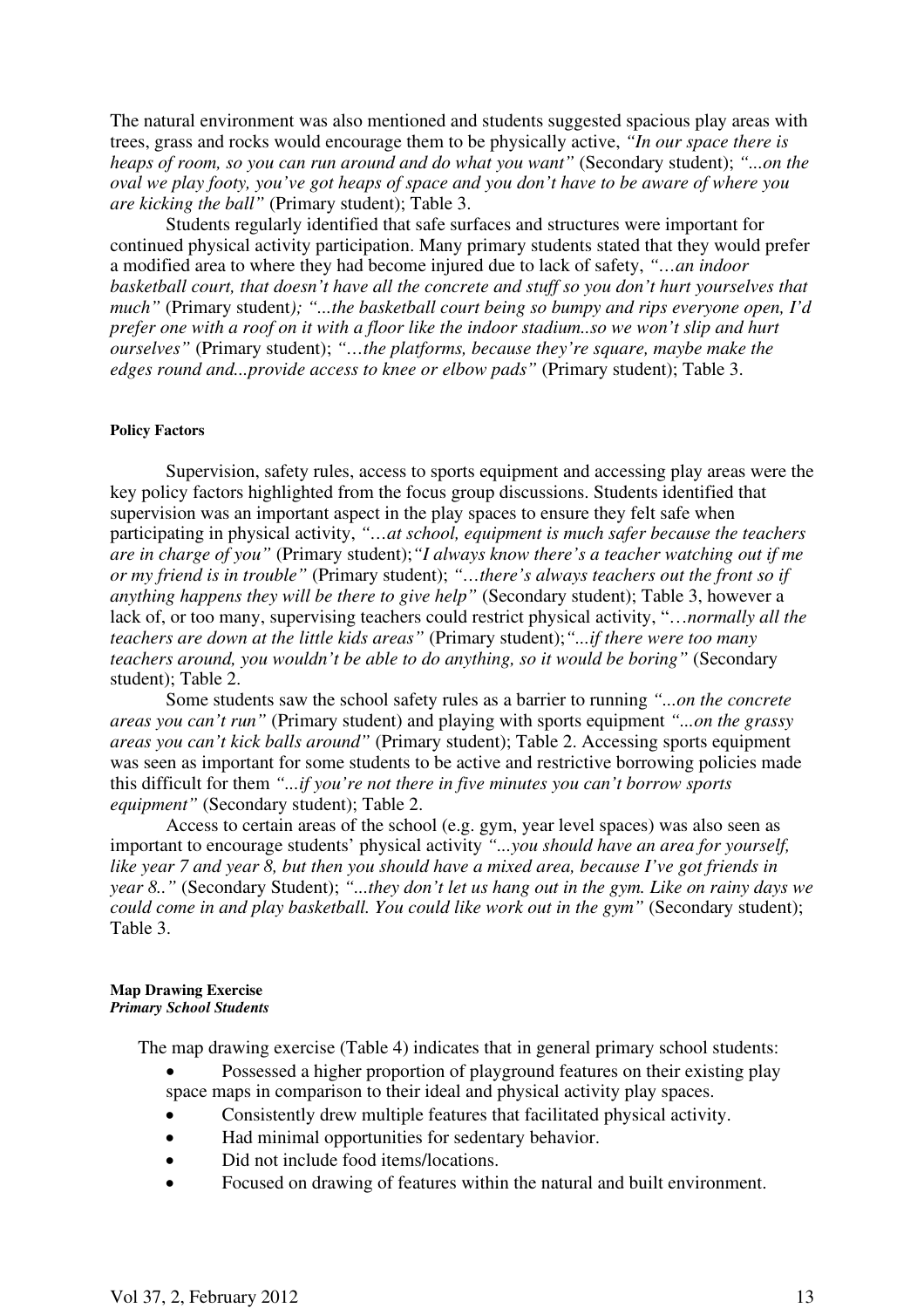Features relating to the social environment were minimal.

• Regularly drew sporting equipment items/locations in physically active play space maps.

• Regularly drew playground equipment items/locations in ideal play space maps.

• Included a high proportion of natural environment items/locations in physically active play spaces.

## *Secondary School Students*

In contrast to the primary students, the map drawing exercise (Table 4) indicates that in general secondary school students:

• Had a high proportion of students that had an existing play space without features to encourage physical activity.

- Drew multiple opportunities to be sedentary in their existing play spaces.
- Drew multiple food items/locations in their existing play spaces.

• Despite having minimal features to encourage physical activity, drew a high proportion of features with a sporting and playground focus in their ideal and physically active play spaces.

• Despite minimal natural environment features in their existing play space maps, drew a high proportion of natural environment features within their ideal and physically active play space maps.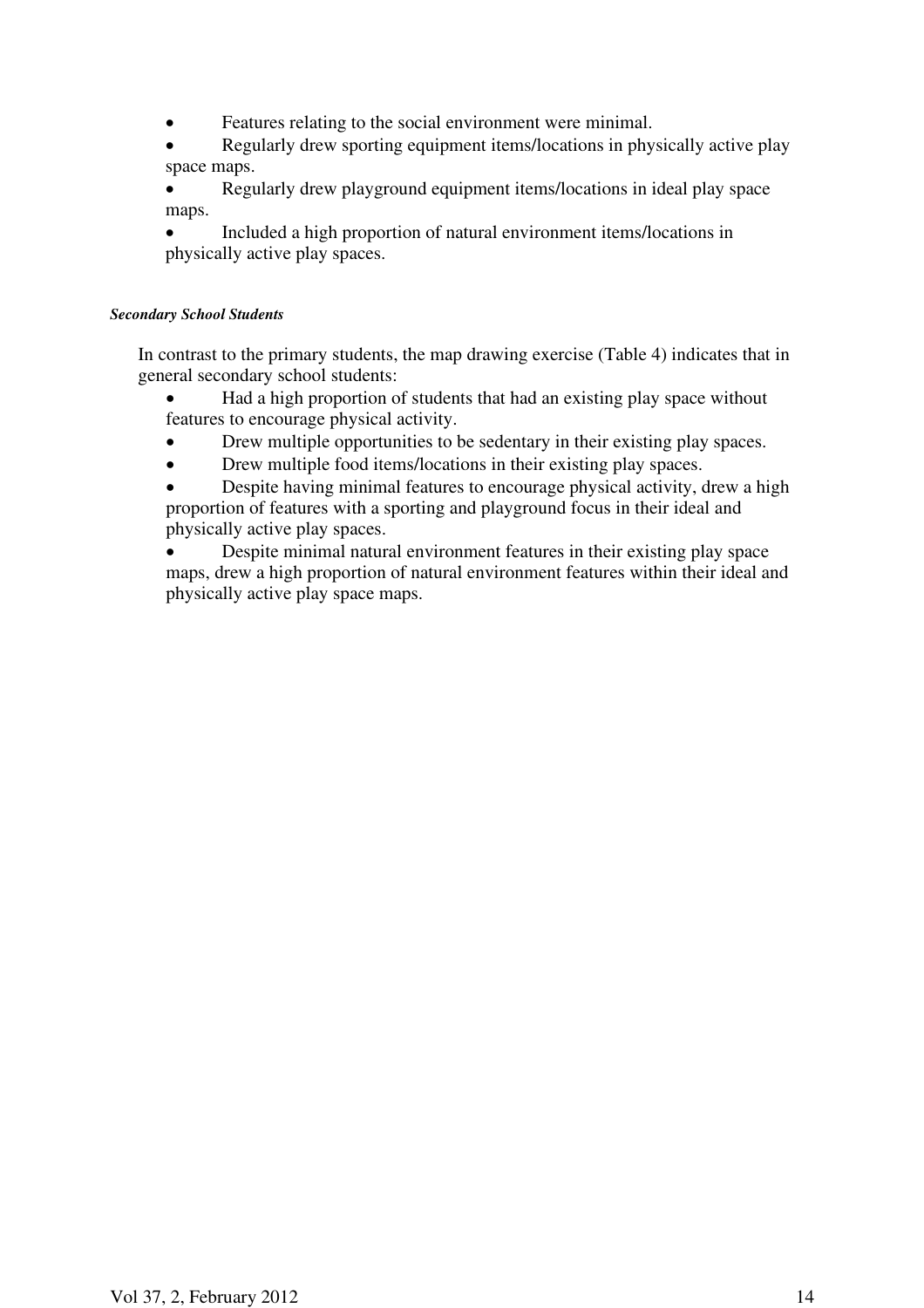|                                             | <b>Existing School Play Space</b> |                  | <b>Ideal School Play Space</b> |                  | <b>School Play Space to Facilitate</b><br><b>Physical Activity</b> |                  |
|---------------------------------------------|-----------------------------------|------------------|--------------------------------|------------------|--------------------------------------------------------------------|------------------|
|                                             | <b>Primary</b>                    | <b>Secondary</b> | <b>Primary</b>                 | <b>Secondary</b> | <b>Primary</b>                                                     | <b>Secondary</b> |
|                                             | <b>School</b>                     | <b>School</b>    | <b>School</b>                  | <b>School</b>    | <b>School</b>                                                      | <b>School</b>    |
|                                             | $(n=15)$                          | $(n=7)$          | $(n=15)$                       | $(n=7)$          | $(n=15)$                                                           | $(n=7)$          |
| Number of opportunities for physical        |                                   |                  |                                |                  |                                                                    |                  |
| activity                                    | 1(7%)                             | 4(57%)           | 7(47%)                         |                  | 5(33%)                                                             |                  |
|                                             |                                   |                  |                                | 2(29%)           |                                                                    | 1(14%)           |
| 1                                           | 4(27%)                            | 2(29%)           | $0(0\%)$                       | $0(0\%)$         | $0(0\%)$                                                           | $0(0\%)$         |
| >2                                          | 10(67%)                           | 1(14%)           | 8(53%)                         | 5(71%)           | 10(67%)                                                            | 6(86%)           |
| Number of opportunities for                 |                                   |                  |                                |                  |                                                                    |                  |
| sedentary behaviour                         |                                   |                  |                                |                  |                                                                    |                  |
|                                             | 13 (87%)                          | 2(29%)           | 14(93%)                        | 5(71%)           | $15(100\%)$                                                        | 6(86%)           |
|                                             | 2(13%)                            | $1(14\%)$        | 1(7%)                          | $0(0\%)$         | $0(0\%)$                                                           | 1(14%)           |
| >2                                          | $0(0\%)$                          | 4(57%)           | $0(0\%)$                       | 2(29%)           | $0(0\%)$                                                           | $0(0\%)$         |
| <b>Number of items/locations to</b>         |                                   |                  |                                |                  |                                                                    |                  |
| purchase food                               | 15 (100%)                         | 3(43%)           | 15 (100%)                      | 6(86%)           | 15 (100%)                                                          | $7(100\%)$       |
|                                             |                                   |                  |                                |                  |                                                                    |                  |
|                                             | $0(0\%)$                          | 2(29%)           | $0(0\%)$                       | 1(14%)           | $0(0\%)$                                                           | $0(0\%)$         |
| >2                                          | $0(0\%)$                          | 2(29%)           | $0(0\%)$                       | $0(0\%)$         | $0(0\%)$                                                           | $0(0\%)$         |
| Number of opportunities for social          |                                   |                  |                                |                  |                                                                    |                  |
| interaction                                 | 10(67%)                           | $7(100\%)$       | 14 (93%)                       | 6(86%)           | 13 (86%)                                                           | $7(100\%)$       |
| 0                                           |                                   | $0(0\%)$         |                                | $0(0\%)$         |                                                                    |                  |
|                                             | 2(13%)                            |                  | 1(7%)                          |                  | 1(7%)                                                              | $0(0\%)$         |
| >2                                          | 3(20%)                            | $0(0\%)$         | $0(0\%)$                       | 1(14%)           | 1(7%)                                                              | $0(0\%)$         |
| <b>Number of playground items/locations</b> |                                   |                  |                                |                  |                                                                    |                  |
| identified in the school play space         |                                   |                  |                                |                  |                                                                    |                  |
| maps                                        | 2(13%)                            | $7(100\%)$       | 10(67%)                        | 4(57%)           | $9(60\%)$                                                          | 5(71%)           |
|                                             | $3(20\%)$                         | $0(0\%)$         | $0(0\%)$                       | 1(14%)           | $0(0\%)$                                                           | $0(0\%)$         |
|                                             | 10(67%)                           | $0(0\%)$         | 5(33%)                         | 2(29%)           | $6(40\%)$                                                          | 2(29%)           |
| >2                                          |                                   |                  |                                |                  |                                                                    |                  |
| <b>Number of sporting items/locations</b>   |                                   |                  |                                |                  |                                                                    |                  |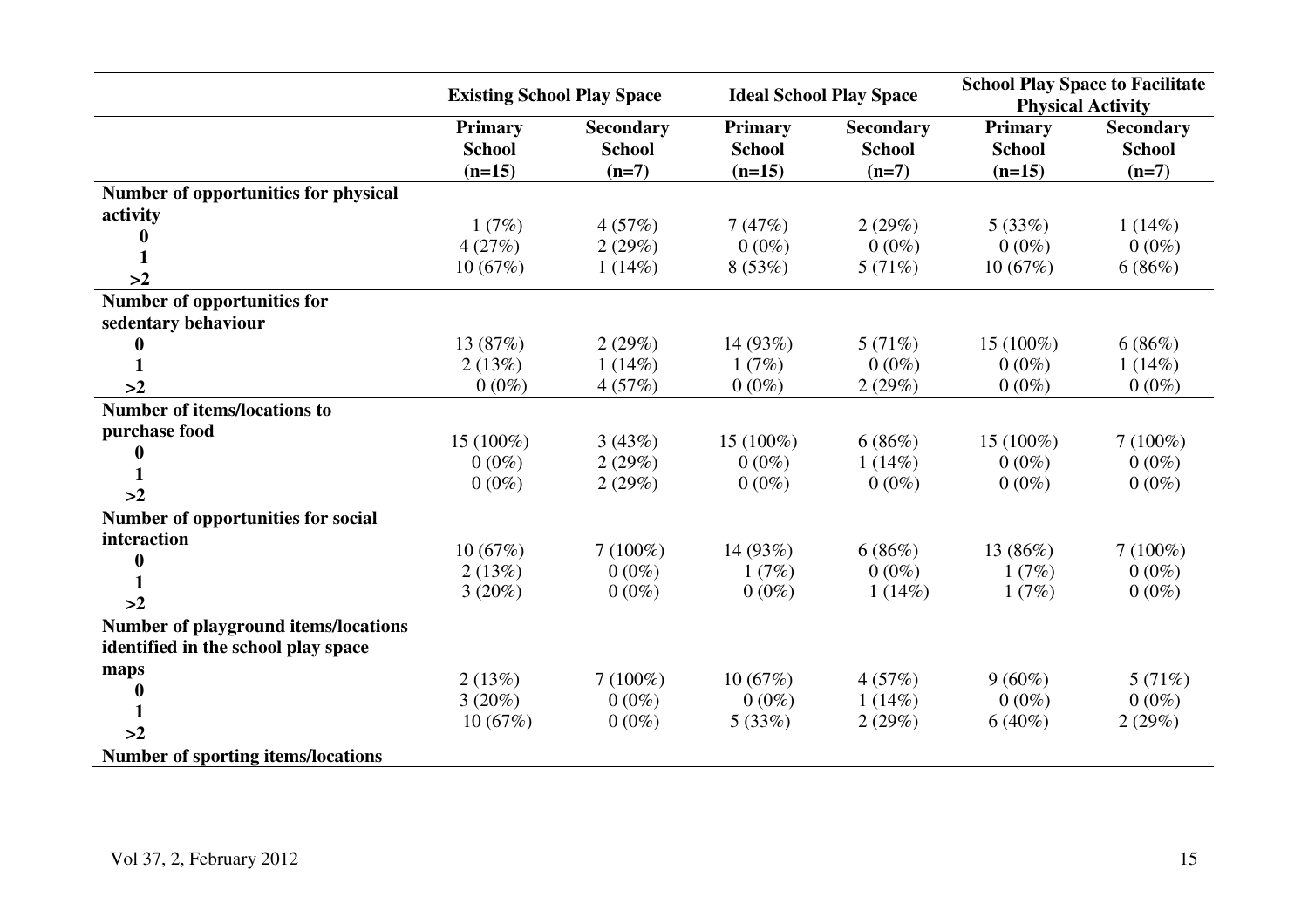| identified in the school play space      |           |          |            |        |           |          |
|------------------------------------------|-----------|----------|------------|--------|-----------|----------|
| maps                                     | 7(47%)    | 6(86%)   | 11 $(74%)$ | 2(29%) | $6(40\%)$ | 3(43%)   |
| $\boldsymbol{0}$                         | $3(20\%)$ | 1(14%)   | 2(13%)     | 1(14%) | 2(13%)    | $0(0\%)$ |
|                                          | 5(33%)    | $0(0\%)$ | 2(13%)     | 4(57%) | 7(47%)    | 4(57%)   |
| >2                                       |           |          |            |        |           |          |
| Number of natural environment            |           |          |            |        |           |          |
| items/locations identified in the school |           |          |            |        |           |          |
| play space maps                          |           |          |            |        |           |          |
| $\mathbf{0}$                             | 7(47%)    | 6(86%)   | 11 $(74%)$ | 3(43%) | $6(40\%)$ | 3(43%)   |
|                                          | $3(20\%)$ | 1(14%)   | 2(13%)     | 1(14%) | 2(13%)    | $0(0\%)$ |
| >2                                       | 5(33%)    | $0(0\%)$ | 2(13%)     | 3(43%) | 7(47%)    | 4(57%)   |

**Table 4: Frequencies and percentages with which items within play spaces appeared in the students' map drawing**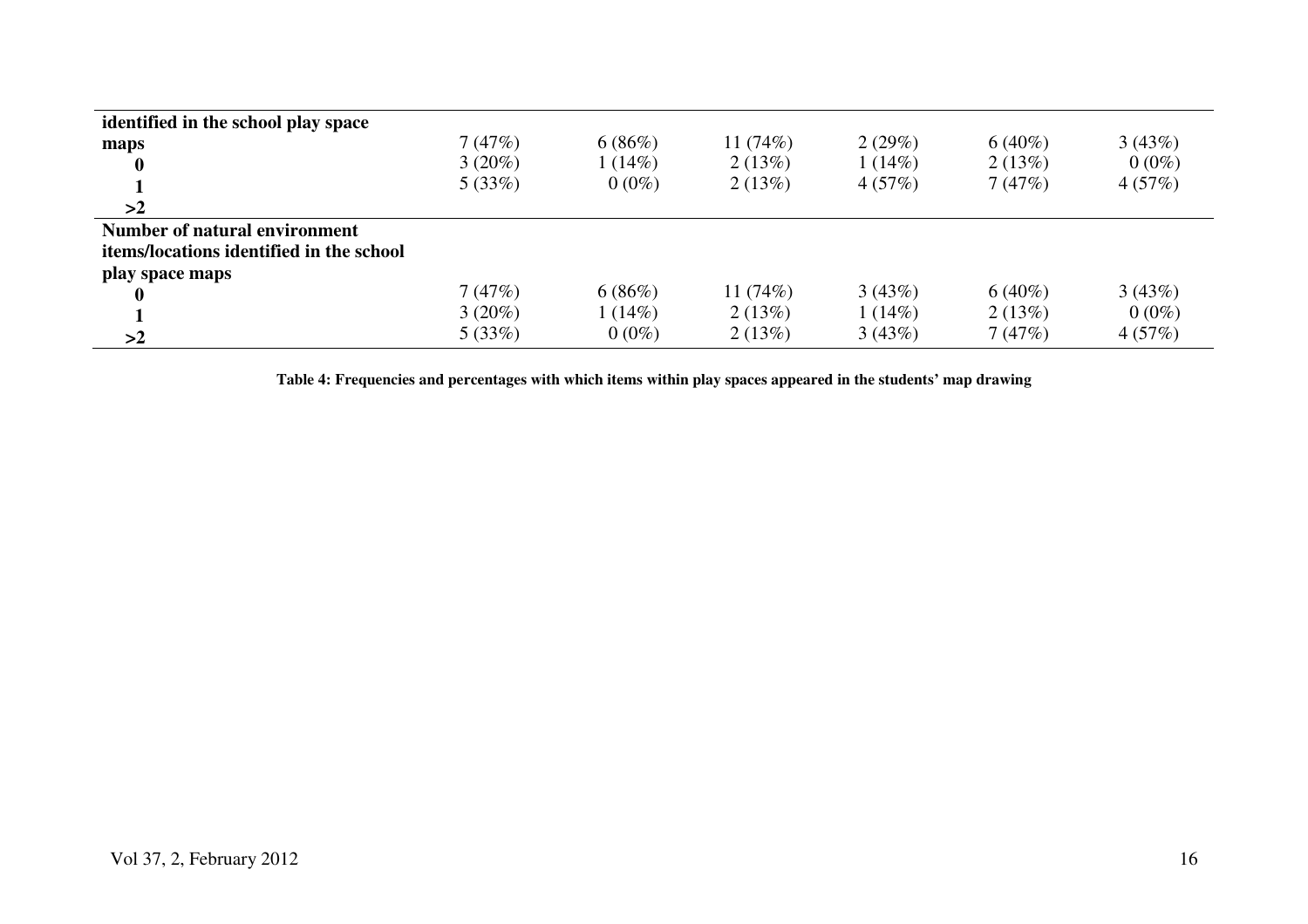## **Suggestions for Future Physical Activity Facilities Within Schools**

The focus group discussions provided some insight into what primary and secondary school students' perceived would help facilitate physical activity within their school play spaces (Table 5). The secondary school students generally thought facilities with a sporting and adventure oriented focus would encourage physical activity, whereas the majority of primary school students' suggestions implied a playground oriented focus. The suggestions were categorised into 'smaller scale items' (items that require a relatively small surface area) and 'larger scale items' (items that require a large surface area).

| <b>Type of facility</b> | <b>Primary school groups</b> | <b>Secondary school groups</b>     |
|-------------------------|------------------------------|------------------------------------|
| <b>Smaller scale</b>    | Playground flying            | A slide with vertical<br>$\bullet$ |
| items                   | $f_{OX}$                     | drop to the ground                 |
|                         | Monkey bars                  | Cricket pitch                      |
|                         | Pool table                   | Gymnastics                         |
|                         | Modified see saw             | equipment                          |
|                         | Spinning playground          | • Trampoline floor                 |
|                         | platform                     | Playground                         |
|                         | Swings                       | Ample sports                       |
|                         | Playground                   | equipment                          |
|                         | markings                     | Rock climbing wall                 |
|                         | Spider web                   | Large Television or                |
|                         | playground climber           | televisions with                   |
|                         | Vegetable garden             | Nintendo Wii Sports                |
|                         |                              | • Trampoline                       |
| <b>Larger</b> scale     | Low ropes course             | Football oval<br>$\bullet$         |
| items                   | <b>Tunnels</b>               | Tunnels                            |
|                         | <b>Mazes</b>                 | <b>Basketball court</b>            |
|                         | Obstacle course              | Horse riding area                  |
|                         | Vertical play pen            | Waterslide                         |
|                         | Jumping pillow               | Skate-park                         |
|                         | Running track                | Foam Pit                           |
|                         | Moving baggage               | Adventure flying fox               |
|                         | carousel                     | Swimming pool                      |
|                         | High playground              | Race car track                     |
|                         | Tennis court                 | Jumping castle                     |
|                         | Indoor basketball<br>stadium | Adventure swings                   |
|                         |                              |                                    |

| Table 5: Primary and secondary school students' suggestions for future physical activity |  |
|------------------------------------------------------------------------------------------|--|
| facilities                                                                               |  |

## **Discussion**

This study provides greater understanding for teachers of the multiple levels of facilitators and barriers that influence both late primary and early secondary school students' perceptions of physical activity within the school environment, which can be used by teachers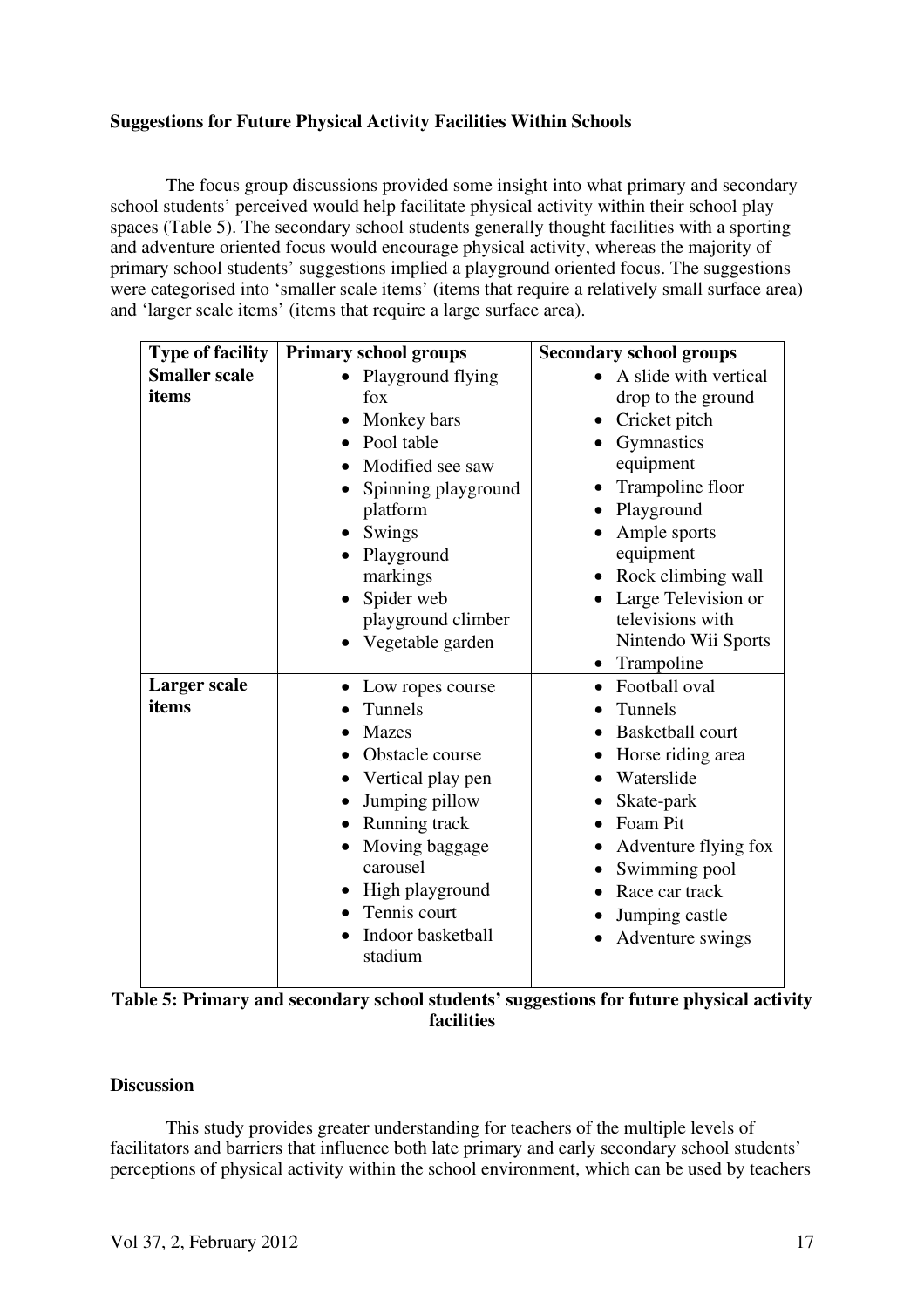and those responsible for decision making to inform school-based physical activity interventions and planning. The findings provide new knowledge for teachers to ensure school play spaces complement or supplement physical education and classroom activities by providing an environment inclusive for all physical activity levels and interests.

 The social-ecological model of health was used in this study to identify a range of factors across multiple levels that influence students' participation in non-curricular physical activity. There have been limited investigations employing the key components of the socialecological model of health in youth (Allender, Cowburn, & Foster, 2006), especially within a school context. With the provision of quality physical education declining (Jenkinson & Benson, 2009), the results of this study provide teachers with in-depth qualitative evidence of the intrapersonal, interpersonal, physical environment and policy factors influencing primary and secondary students' non-curricular physical activity. Highlighting the factors influencing non-curricular school physical activity may increase teachers' awareness of school play spaces to ensure physical activity is facilitated if and when opportunities arise. Additionally, the findings could influence teachers' philosophies regarding supervision during school breaks as an opportunity to facilitate children's physical activity and learning beyond the classroom rather than supervision only being a passive experience.

Despite year seven students only being one to two years older than the primary students, there were distinct differences between the primary and secondary school students' perspectives in relation to the social-ecological model. Adolescents who have just commenced secondary school are suggested to be particularly susceptible to low physical activity levels because they begin to undergo body image and self esteem changes (intrapersonal), changes to friendship groups and support structures (interpersonal) and their school environment (physical environment) changes (Garcia, Pender, Antonakos, & Ronis, 1998).

It was evident from students' perceptions of their existing school play spaces that there are a different set of environmental priorities between primary and secondary schools. Within the existing play space maps drawn by primary school students, playground structures and sporting facilities were abundant in contrast to the secondary school students' existing play spaces that possessed a high proportion of sedentary features and locations to purchase food. The environmental effects on each group's social norms were evident in the focus groups; with primary school students consistently stating that they would be active during school breaks. In contrast, many secondary school students stated they were sedentary within the canteen or lounge and talked to friends or would seek quiet areas to relax. This is despite many of the secondary school students incorporating multiple features to facilitate physical activity within their ideal play space maps.

 Many secondary school students also suggested a number of avenues to facilitate physical activity in contrast to their existing play spaces via both the focus groups and map drawing, suggesting that reform could be necessary in secondary school to encourage more physical activity participation. Teachers should be aware of the environmental disconnect between primary and secondary play spaces and the fact that the vast difference in play spaces may be contributing to the decline in physical activity during the transition between primary and secondary school (Brady, 2004; Dollman, Norton, & Norton, 2005; Pate et al., 2007). The lack of connection from primary to secondary school environments to facilitate physical activity is supported by a recent study conducted by Haug and colleagues (2008) who discovered that children's physical activity peaked in grade six, followed by a significant decline in year seven for females and in year eight for males. The study suggested that a lack of facilities in secondary schools could explain the significant reduction in physical activity of secondary students during school time. Secondary students were also found to be three times more likely to be physically active if schools introduced more facilities. In our study, the barriers for secondary students to be physically active in their existing settings provide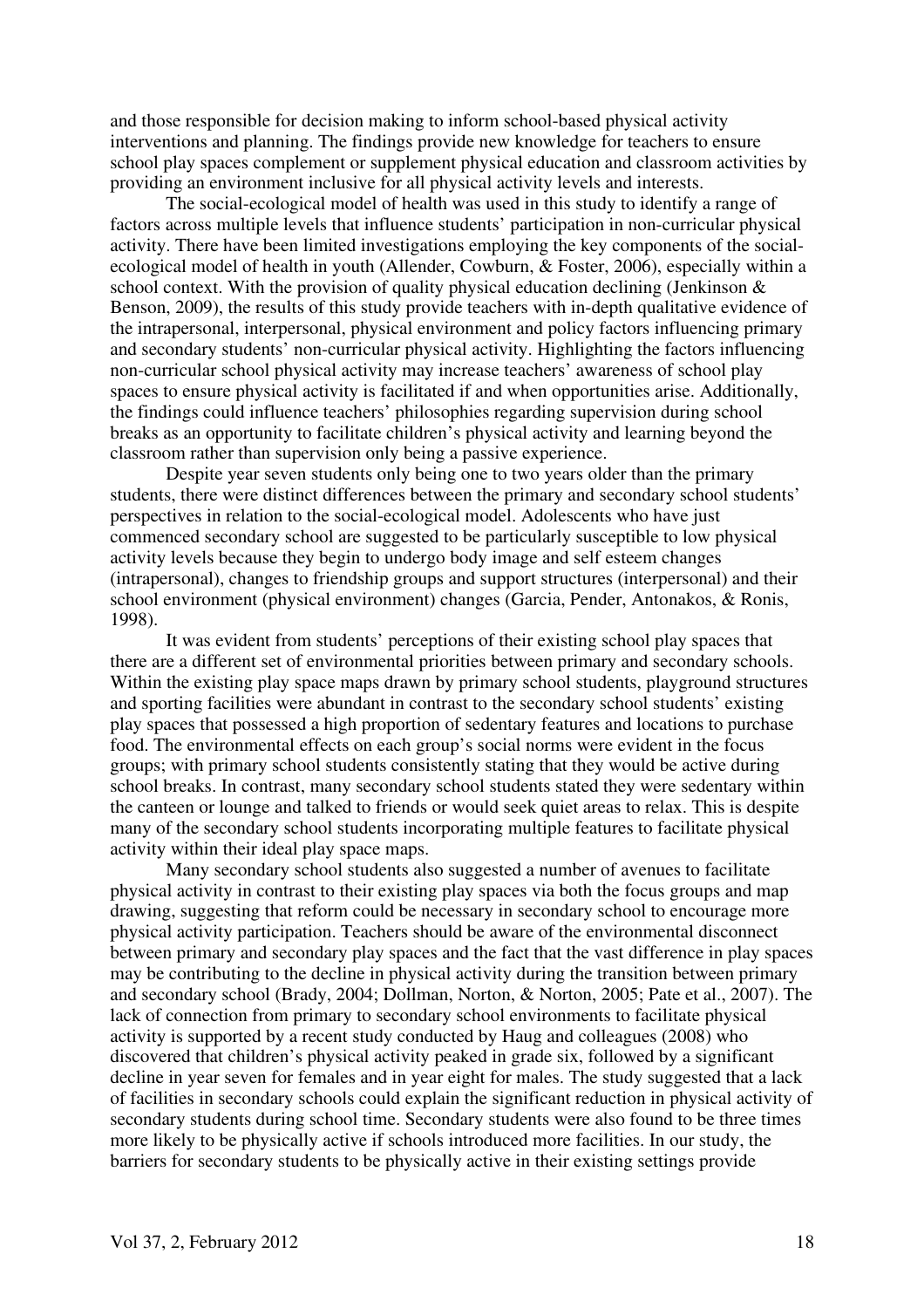emphasis for teachers to overcome and lead changes in play space planning, organisation and facilitation within secondary school environments

Our study is consistent with previous research that suggests there is an increased lure of sedentary opportunities and an increased focus on competitive sport activities for secondary school students which could be negatively influencing adolescents' mood, energy, motivation, interest and desire for physical activity (Allison, Dwyer, & Makin, 1999; Kohl & Hobbs, 1998). The winning and losing associated with structured competition could be turning some secondary students' away from physical activity. In addition, the increased amount of sedentary opportunities at secondary school could also be influencing adolescents' desire to socialise more (Bauer, Yang, & Austin, 2004; Blatchford, Baines, & Pellegrini, 2003) as students are less focused on moving around the play spaces and more focused on talking to friends.

A number of social-ecological model influences on students' non-curricular physical activity were identified in this study. For teachers to better understand children's physical activity behaviour, social-ecological models suggest it is necessary to consider multiple factors (Intrapersonal, Interpersonal, Physical Environment and Policy)(Salmon & King, 2010).An interesting finding in our study was the high proportion of primary school students who suggested playground items should be included within ideal play spaces (Physical Environment). This could be due to primary school students enjoying the lower level of motor skills required for school play equipment (Okely, Booth, & Patterson, 2001) or that school playground items allow for unstructured, imaginative play.

Many of the playground items mentioned by the primary school students to facilitate physical activity contrasted with their existing playground items. Findings from the present study suggest that primary school students' desire for new playground items could be due to interest in existing playground items wearing-off over time. Physical activity interventions may be necessary to continue to stimulate children's interest in school playground physical activity. The positive impact of implementing school playground interventions on primary school children's physical activity has been well documented (Bundy, et al., 2009; Stratton, 2000; Stratton & Mullan, 2005; Verstraete et al., 2006). In contrast, sports and adventurous activities seemed to appeal more to secondary school students, and this could be due to this age group enjoying the challenges associated with higher levels of motor skill development (Okely, et al., 2001) and more structured physical activities are suggested to increase with age (Malone & Tranter, 2003).

Outcome goals such as 'having fun' and 'enjoyment' were perceived to facilitate students being physically active (Intrapersonal). Students stated they were able to have fun due to interaction with friends (Interpersonal), taking risks and activities that gave them a thrill such as jumping, climbing, dropping, moving quickly and spinning. Primary school students consistently suggested playground items (Physical Environment) that included these thrills would be fun (Intrapersonal). The secondary school students were a little more adventurous and suggested more extreme facilities such as a horse riding stable, racing track, adventure swings and skate parks (Physical Environment). However, given the current finding, supervision and legal implications of some of these suggestions may not be plausible to implement. Providing units of study within teacher training programs to develop teachers' awareness of the environmental factors that facilitate physical activity could encourage the future planning, provision and promotion of children's physical activity during school breaks.

All groups of students identified the task goal of risk taking was necessary to have fun and that having minimal risk could be boring (Intrapersonal). Risk taking is suggested to increase children's confidence in themselves and develop learning paths and dispositions (Maynard & Waters, 2007) which are important educational considerations for enhancing and embracing the challenges of learning in any context. However, students mentioned that unsafe surfaces and structures (Physical Environment) could act as a barrier to their physical activity participation. This suggests that higher levels of perceived injury risk or past experiences of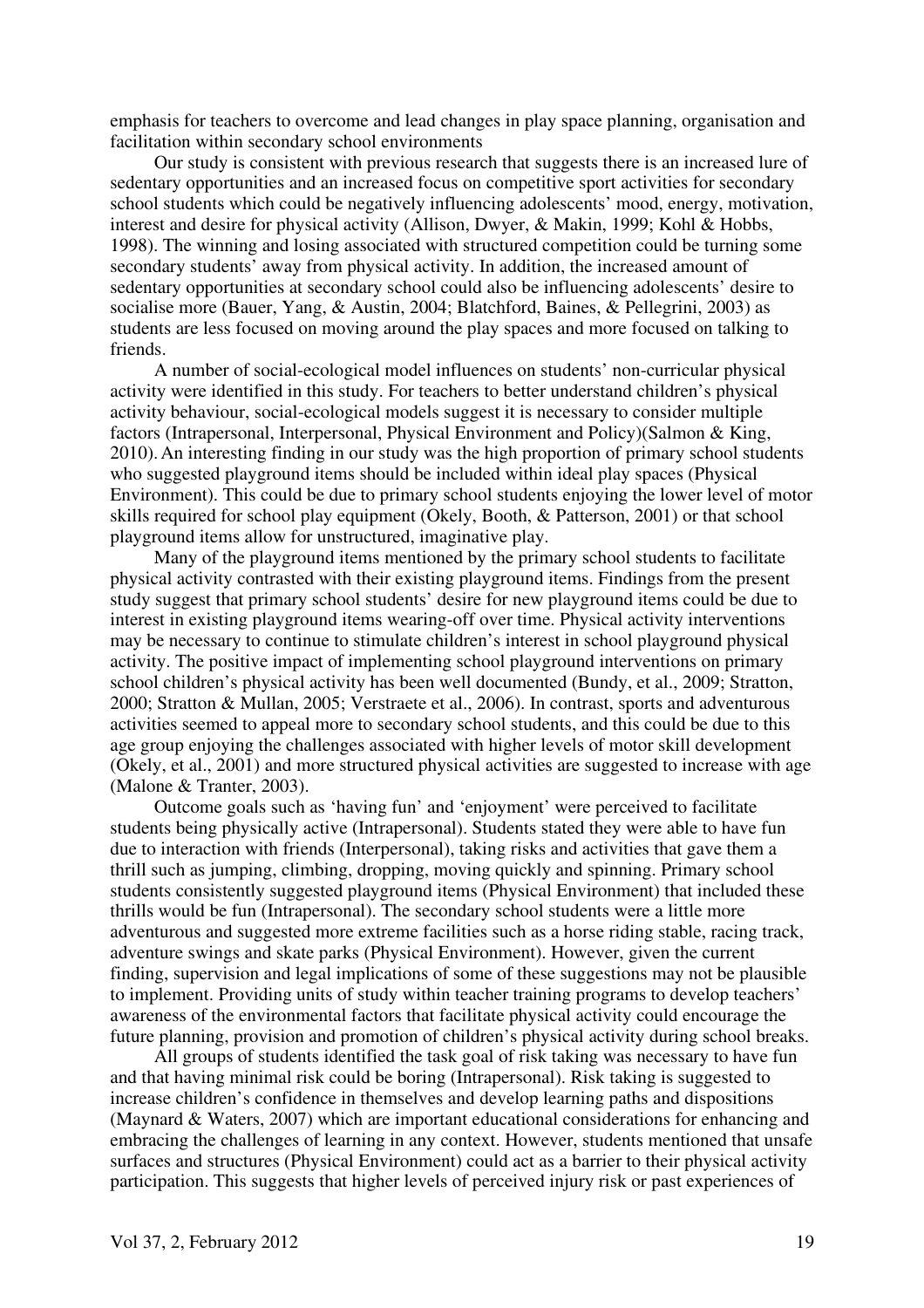injury could be a barrier to physical activity in certain play areas (Caine, Maffuli, & Caine, 2008). In addition, the level of access children had to sports equipment, play areas, supervision and rules (Policy) had an influence on the physical activity behaviour of both primary and secondary students. It is vital teachers develop policies that are supportive of students being active. Physical activity policies are known to be unique to each school (Commonwealth of Australia, 2009) and large discrepancies between written physical activity policies and implementation exist within schools (Hardman, 2008; Jenkinson & Benson, 2009).

The methodology used in this study was innovative and to our knowledge this is the first case study to employ a combination of focus group discussions with map drawing to examine students' perceptions of the influences on their non-curricular physical activity at school. The equal gender distribution and ability to obtain information from students about their actual and ideal school play environments were strengths of this study. However, it should be acknowledged that the mapping task may have been cognitively challenging for some of the younger students aged 10-13 years. Two previous studies have also undertaken mapping techniques with students aged 10-15 years (Hume et al, 2005; Veitch et al, 2008) suggesting that this method was suited to students' cognitive capabilities. Nonetheless, the validity of these findings is reliant on students being able to understand the tasks and accurately report their responses. Having staff available to assist students when required, helped to minimise potential problems such as distractions from other students and confusion of interview questions and map instructions.

It is also important to acknowledge that the findings from this study are not generalisable to wider populations as they are only representative of the perceptions of groups of students from two primary and two secondary schools in two regional areas of Victoria. Nonetheless, being the gate-keepers to children's non-curricular physical activity, this study provides teachers with an insight into factors that could affect the future provision of children's physical activity beyond school classrooms, a key developmental setting often over-looked by schools (Dyment & Bell, 2008).

#### **Practical Implications for Teacher Education**

The multi-level social-ecological model provides a way for teachers to obtain crucial information to enable children's perceptions to be taken into consideration when negotiating with school decision makers during planning processes to ensure play spaces can compliment or supplement physical education and classroom activity by providing an environment to cater for all physical activity levels. Teacher training programs should provide units of study that develop pre-service teachers' awareness of the factors influencing children's non curricular physical activity and provide the skills to be able to plan, provide and promote play space physical activity during school breaks. This should enable primary and secondary teachers to understand and critically reflect on the facilitators and barriers that are encountered by children during school breaks to develop strategies to overcome these barriers and lead changes in school play space planning, organisation and facilitation. Findings from this study could be used to influence teachers' philosophies regarding scheduled schoolyard supervision, to perceive it as an opportunity to facilitate children's physical activity and learning beyond the classroom rather than viewing supervision as having little impact on student learning and development.

#### **Conclusion**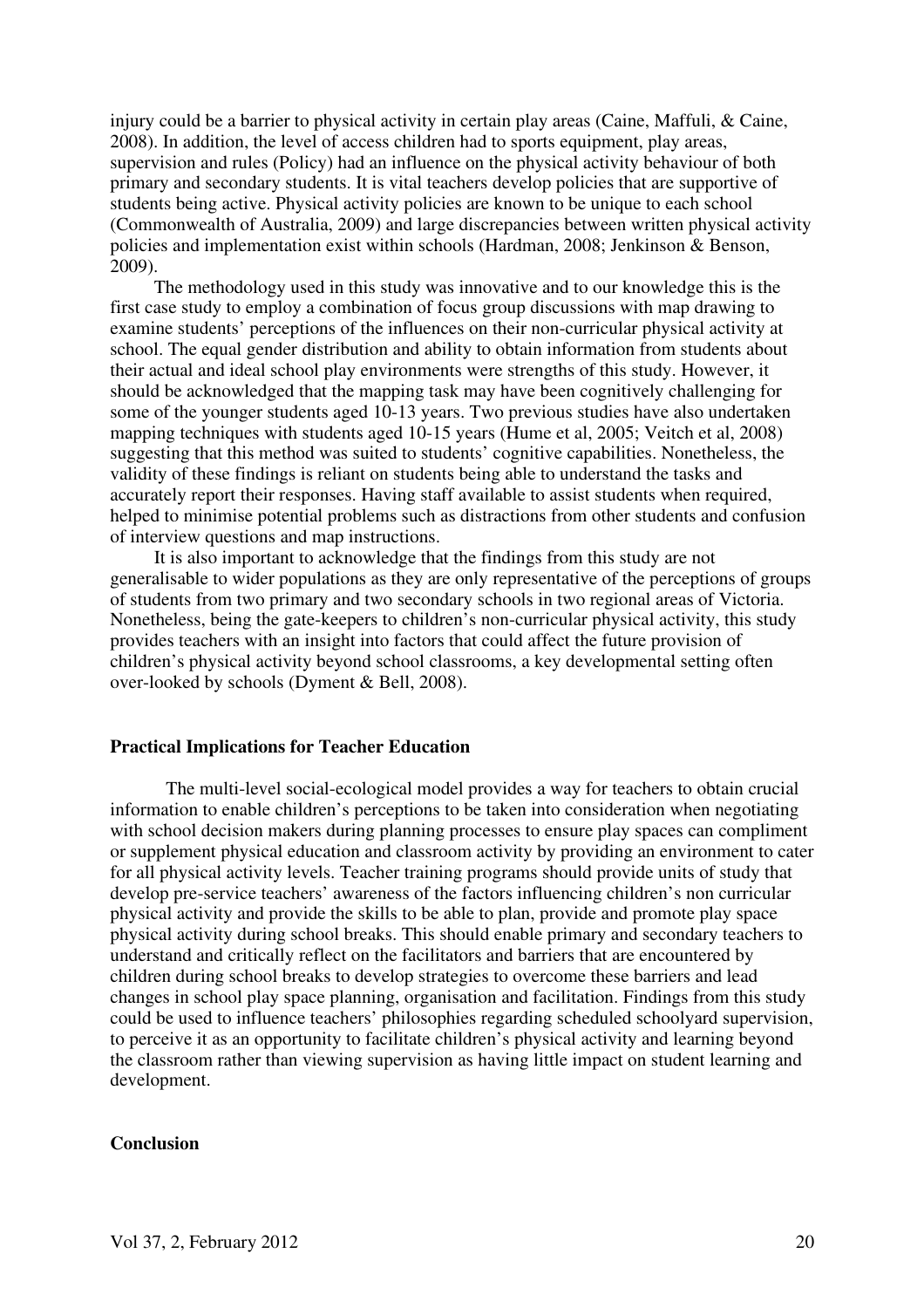This research showed that students had a desire for new features in their school play spaces that could facilitate physical activity. However, these suggestions often contrasted the features of their existing school play spaces. In contrast to primary school students the secondary school students' perceptions of their existing play spaces promoted mostly sedentary behaviour, despite many secondary school students desiring school play space features to facilitate physical activity. This study suggests that there are a lack of facilities and play spaces conducive to active play during the transition from primary to secondary school, despite adolescence being such a crucial time for students to participate in, and develop lifelong physical activity habits.

The identification of facilitators and barriers to students' perceived physical activity has the potential to inform the development of future school based physical activity interventions. Currently, many school play spaces are designed by adults. Listening to students' perspectives of the factors that encourage them to be physically active may assist in reducing the time students spend engaged in sedentary behavior and promote healthy, active school play spaces.

## **References**

Allender, S., Cowburn, G., & Foster, C. (2006). Understanding participation in sport and physical activity among children and adults: a review of qualitative studies. *Health Educ Res, 21*(6), 826-835.

Allison, K. R., Dwyer, J. J., & Makin, S. (1999). Perceived barriers to physical activity among high school students. *Prev Med, 28*(6), 608-615.

Bauer, K. W., Yang, Y. W., & Austin, S. B. (2004). "How can we stay healthy when you're throwing all of this in front of us?" Findings from focus groups and interviews in middle schools on environmental influences on nutrition and physical activity. *Health Educ Behav, 31*(1), 34-46.

Bilton, H. (2002). *Outdoor play in the early years*. London: David Fulton.

Blatchford, P., Baines, E., & Pellegrini, A. (2003). The social context of school playground games: Sex and ethnic differences, and changes over time after entry to junior school. *Br J Dev Psychol, 21*(4), 481-505.

Brady, F. (2004). Children's organized sports: A developmental perspective. *J Phys Ed Rec Dance, 75*(2), 35-41.

Bundy, A., Luckett, T., Tranter, P., Naughton, G., Wyver, S., & Ragen, J. (2009). The risk is that there is 'no risk': a simple, innovative intervention to increase children's activity levels. *Int J Early Years Educ, 17*(1), 33-45.

Caine, D., Maffuli, N., & Caine, C. (2008). Epidemiology of injury in child and adolescent sports: Injury rates, risk factors, and prevention. *Clin Sports Med, 27*(1), 19-50.

Commonwealth of Australia (2009) *The Independent Sport Panel Report* 

 *(Crawford Report).* Canberra: Commonwealth of Australia. Davison, K. K., & Lawson, C. T. (2006). Do attributes in the physical environment influence children's physical activity? A review of the literature. *Int J Behav Nutr Phys Act, 3*(1), 19.

De Corby, K., Halas, J., Dixon, S., Wintrup, L., & Janzen, H. (2005). Classroom teachers and the challences of delivery quality physical education. *J Educ Res, 98*(4), 208-220.

Dobbins, M., De Corby, K., Robeson, P., Husson, H., & Tirilis, D. (2009). School-based physical activity programs for promoting physical activity and fitness in children and adolescents aged 6-18. *Cochrane Database Syst Rev*(1), CD007651.

Dollman, J., Norton, K., & Norton, L. (2005). Evidence for secular trends in children's physical activity behaviour. *Br J Sports Med, 39*(12), 892-897.

Dyment, J. E., & Bell, A. C. (2007). Grounds for movement: Green school grounds as sites for promoting physical activity. *Health Educ Res*, 23 (6), 952-962.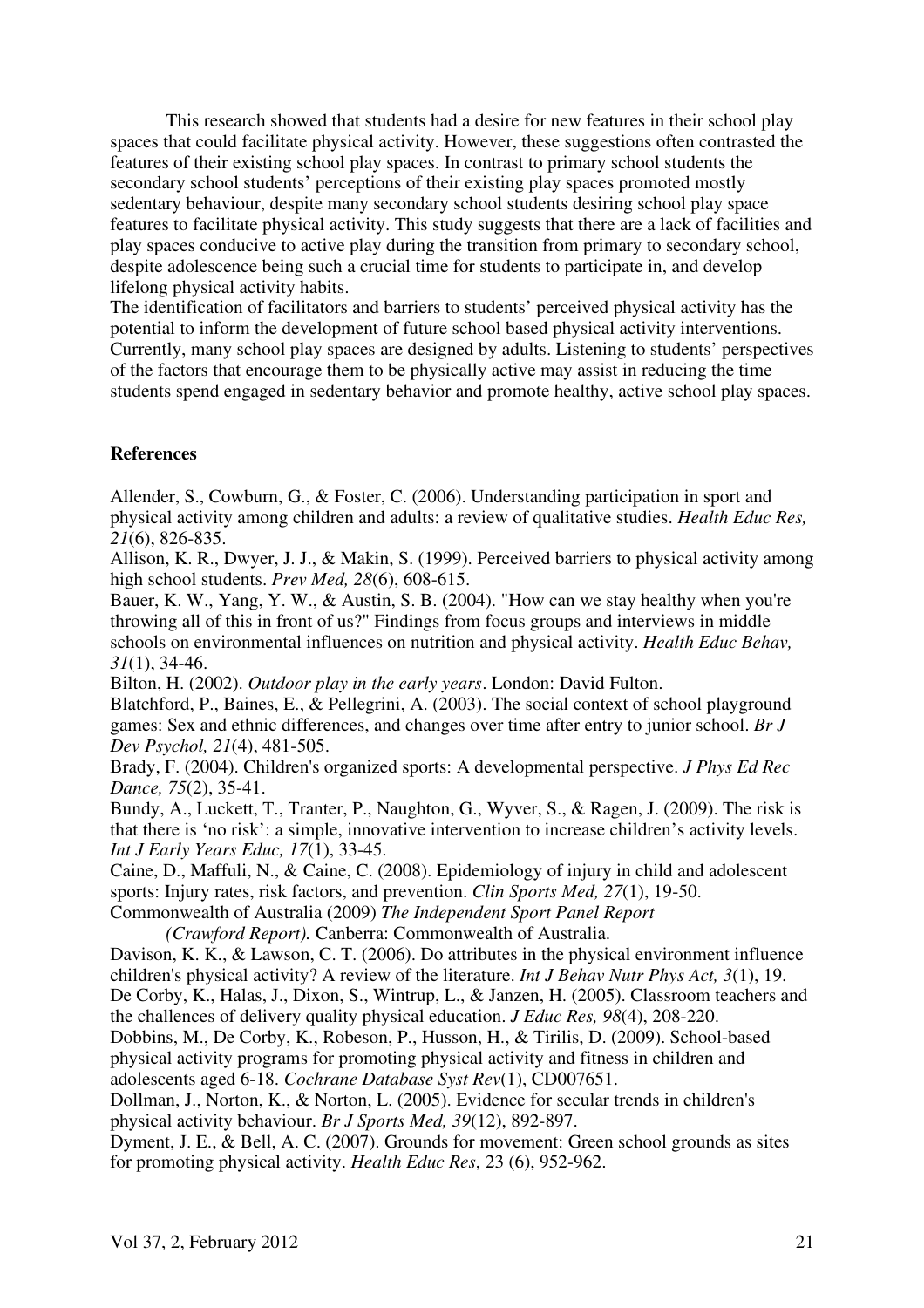Eisenmann, J. C. (2006). Insight into the causes of the recent secular trend in pediatric obesity: Common sense does not always prevail for complex, multi-factorial phenotypes. *Prev Med, 42*(5), 329-335.

Evans, J., & Pellegrini, A. D. (1997). Surplus energy theory: An enduring but inadequate justification for school break time. *Educ Rev, 49*(3), 229-236.

Garcia, A.W., Pender, N.J., Antonakos, C.L., & Ronis, D.L. (1998). Changes in Physical Activity Beliefs and Behaviors of Boys and Girls Across the Transition to Junior High School. *J Adol Health, 22*(5), 394-402.

Hardman, K. (2008). Physical education in schools: a global perspective. *Kinesiology, 40*(1), 5-28.

Haug, E., Torsheim, T., & Samdal, O. (2008). Physical environmental characteristics and individual interests as correlates of physical activity in Norwegian secondary schools: The health behaviour in school-aged children study. *Int J Behav Nutr Phys Act, 5*(1), 47-56.

Huberty, J., Siahpush, M., Beighle, A., Fuhrmeister, E., Silva, P. & Welk, G. (2011). Ready for recess: A pilot study to increase physical activity in elementary school children. *J School Health*, 81 (5), 251-257.

Hume, C., Salmon, J., & Ball, K. (2005). Children's perceptions of their home and neighborhood environments, and their association with objectively measured physical activity: a qualitative and quantitative study. *Health Educ Res, 20*(1), 1-13.

Jenkinson, K., & Benson, A.C. (2009). Physical education, sport education and physical activity policies: Teacher knowledge and implementation in their Victorian state secondary school *Euro Phys Ed Rev, 15*(3), 365-388.

Jenkinson, K., & Benson, A.C. (2010). Barriers to Providing Physical Education and Physical Activity in Victorian State Secondary Schools. *Aus J Teach Ed, 35*(8), 1-17. Knowles-Yanez, K. (2005). Children's participation in planning processes. *J Plan Lit, 20*(1),

3-14.

Kohl, H. W., 3rd, & Hobbs, K. E. (1998). Development of physical activity behaviors among children and adolescents. *Pediatrics, 101*(3 Pt 2), 549-554.

Le Masurier, G., & Corbin, C.B. (2006). Top 10 reasons for quality physical education. *J Phys Ed Rec Dance, 77*(6), 44-53.

Lee, S. M., Burgeson, C. R., Fulton, J. E., & Spain, C. G. (2007). Physical education and physical activity: results from the School Health Policies and Programs Study 2006. *J Sch Health, 77*(8), 435-463.

Lopes, L., Lopes, V., & Pereira, B. (2009). Physical activity levels in normal weight and overweight Portugese children: an intervention study during an elementary school recess. *Int Elec J Health Educ*, 12, 175-184.

Loucaides, C.A., Jago, R., & Charalambous, I. (2009). Promoting physical activity during school break times: Piloting a simple, low cost intervention. *Prev Med*, 48 (4), 332-334. Malone, K., & Tranter, P.J. (2003). School grounds as sites for learning: Making the most of

environmental opportunities. *Enviro Educ Res, 9*(3), 283-303.

Maynard, T., & Waters, J. (2007). Learning in the outdoor environment: a missed opportunity? *Early Years, 27*(3), 255-265.

Moore, J. B., Jilcott, S. B., Shores, K. A., Evenson, K. R., Brownson, R. C., & Novick, L. F. (2010). A qualitative examination of perceived barriers and facilitators of physical activity for urban and rural youth. *Health Educ Res, 25*(2), 355-367.

Morgan, P. J., & Bourke, S.F. (2005). An investigation of pre-service and primary school teachers' perspectives of PE teaching confidence and PE teacher education. *ACHPER Healthy Lifestyle J, 52*(1), 7-13.

Morgan, P. J., & Hansen, V. (2008). Classroom teachers' perceptions of the impact of barriers to teaching physical education on the quality of physical education programs. *Res Q Exerc Sport, 79*(4), 506-516.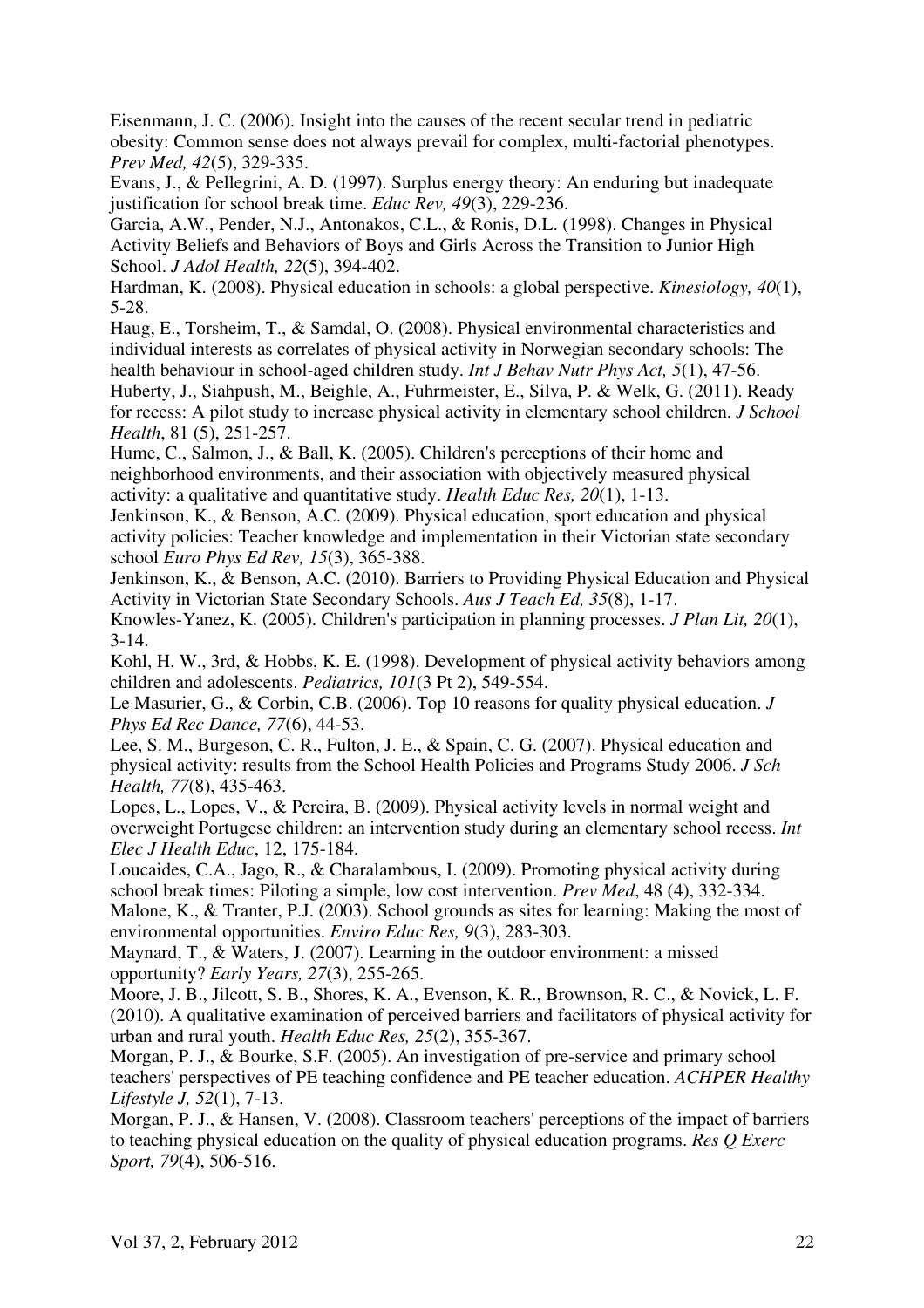Okely, A.D., Booth, M., & Patterson, J.W. (2001). Relationship of physical activity to fundamental movement skills among adolescents. *Med Sci Sports Exerc, 3*, 1899-1904. Ozdemir, A., & Yilmaz, O. (2008). Assessment of outdoor school environments and physical activity in Ankara's primary schools. *J Environ Psych, 28*(3), 287-300.

Pate, R. R., Saunders, R., Dishman, R. K., Addy, C., Dowda, M., & Ward, D. S. (2007). Long-term effects of a physical activity intervention in high school girls. *Am J Prev Med, 33*(4), 276-280.

Pellegrini, A. D., & Holmes, R. (2006). The role of recess in primary school. In D. Singer, R Golinkoff & K Hirsh-Pasek (Eds.), *Play=learning: How play motivates and enhances children's cognitive and social-emotional growth*. Oxford, UK: Oxford.

Ridgers, N. D., Stratton, G., & Fairclough, S. J. (2006). Physical activity levels of children during school playtime. *Sports Med, 36*(4), 359-371.

Ridgers, N. D., Stratton, G., Fairclough, S. J., & Twisk, J. W. (2007). Long-term effects of a playground markings and physical structures on children's recess physical activity levels. *Prev Med, 44*(5), 393-397.

Ridgers, N. D., Stratton, G., & McKenzie, T. L. (2010). Reliability and validity of the System for Observing Children's Activity and Relationships during Play (SOCARP). *J Phys Act Health, 7*(1), 17-25.

Riley, A.W. (2004). Evidence that school-age children can self-report on their health. *Amb Ped, 4*(4), 374-376.

Salmon, J., & King, A. C. (2010). Population approaches to increasing physical activity and reducing sedentary behavior among children and adults. In D. Crawford, R. W. Jeffery, K. Ball & J. Brug (Eds.), *Obesity epidemiology: from aeitiology to public health* (2nd ed.). New York, N.Y.: Oxford University Press.

Sener, T. (2006). The Children and Architecture Project in Turkey. *Child Youth Environ, 16*(2), 191-206.

Sirard, J. R., & Pate, R. R. (2001). Physical activity assessment in children and adolescents. *Sports Med, 31*(6), 439-454.

Stratton, G. (2000). Promoting children's physical activity in primary school: an intervention study using playground markings. *Ergonomics, 43*(10), 1538-1546.

Stratton, G., & Mullan, E. (2005). The effect of multicolor playground markings on children's physical activity level during recess. *Prev Med, 41*(5-6), 828-833.

Tranter, P.J., & Malone, K. (2004). Geographies of environmental learning: an exploration of chidlren's use of school grounds. *Child Geog, 2*(1), 131-155.

Trost, S. G., & Loprinzi, P. D. (2008). Exercise-Promoting healthy lifestyles in children and adolescents. *J Clin Lipidol, 2*(3), 162-168.

Tudor-Locke, C., Lee, S. M., Morgan, C. F., Beighle, A., & Pangrazi, R. P. (2006). Children's pedometer-determined physical activity during the segmented school day. *Med Sci Sports Exerc, 38*(10), 1732-1738.

Vara, L. S., & Epstein, L. H. (1993). Laboratory assessment of choice between exercise or sedentary behaviors. *Res Q Exerc Sport, 64*(3), 356-360.

Veitch, J., Salmon, J., & Ball, K. (2008). Children's active free play in local neighborhoods: a behavioral mapping study. *Health Educ Res, 23*(5), 870-879.

Verstraete, S. J., Cardon, G. M., De Clercq, D. L., & De Bourdeaudhuij, I. M. (2006). Increasing children's physical activity levels during recess periods in elementary schools: the effects of providing game equipment. *Eur J Public Health, 16*(4), 415-419.

WHO. (2007). Move for health: Sedentary lifestyle: A global public health problem, from http://www.who.int/moveforhealth/advocacy/information\_sheets/sedentary/en/index.html

Willenberg, L. J., Ashbolt, R., Holland, D., Gibbs, L., MacDougall, C., & Garrard, J. (2009). Increasing school playground physical activity: a mixed methods study combining environmental measures and children's perspectives. *J Sci Med Sport, 13*(2), 210-216.